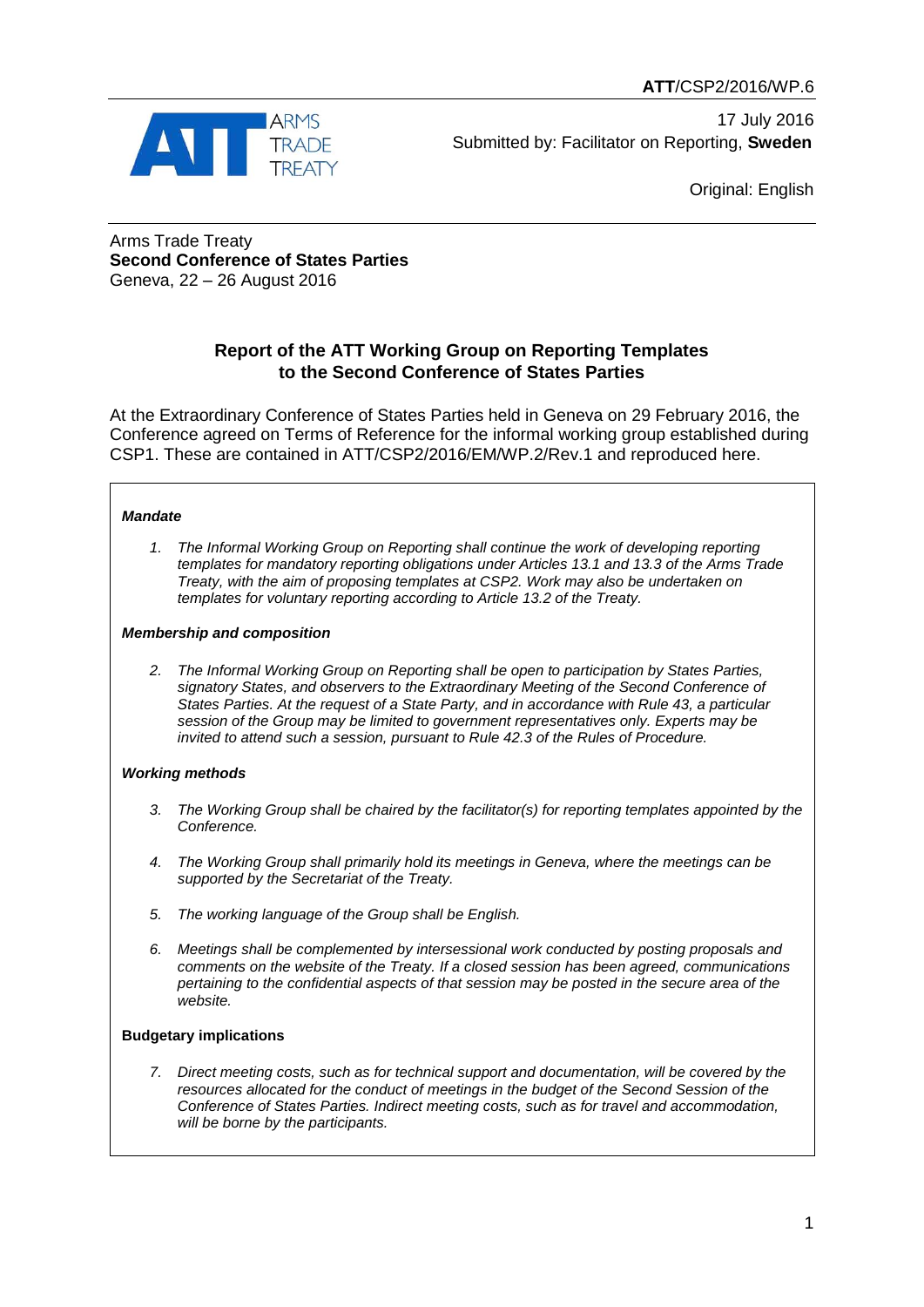## **Facilitation**

Sweden was asked to continue to facilitate the work on reporting templates, and Ambassador Paul Beijer has fulfilled this role in the period leading up to the Second Conference of States Parties.

### **Activities of the Group**

The Working Group has held 3 meetings in Geneva at the seat of the Secretariat, on April 29, June 3 and July 8. One meeting was also held in New York on May 13. Intersessionally, input has been provided by both States Parties and civil society organisations.

### **The purpose and design of reporting templates**

Article 13 of the Arms Trade Treaty contains two mandatory reporting requirements for States Parties: (1) an initial report detailing measures taken to implement the Treaty, and (2) an annual report detailing authorized or actual exports and imports of conventional arms covered under Article 2 (1) of the Treaty.

The discussions regarding reporting obligations both during the negotiating phase and afterwards has shown that reporting can fulfil a number of important purposes:

- an initial report serves to demonstrate a State Party's commitment to the Treaty and ability to fulfil the obligations undertaken. It also provides examples of different approaches to implementing Treaty obligations at the national level, thereby serving as food for thought input to national implementation work and in the longer term perhaps to the development of guidance for acceding States.
- an annual report serves to demonstrate a State Party's adherence to Treaty obligations regarding the responsible regulation of the international transfer of controlled items. It also allows States Parties to enhance their awareness of arms flows in their own regions and globally. Such transparency has a confidence-building effect, acts as an early warning signal of potential conflict risks and can serve to strengthen conflict-prevention efforts. The information generated by annual reports also represents valuable input to the risk assessment processes of national licensing systems.

Without prejudice to the right of States Parties to submit their reports according to Article 13 in any form they deem appropriate, reporting in a standardized format may help to achieve all these positive effects by making different national reports more comparable and easier to use for analytical purposes at the national level. Use of a template also provides assurance that reporting obligations are being fulfilled in a manner that will not be challenged.

A carefully constructed template for the initial report, one that adequately reflects the different obligations contained in the Treaty, also provides individual States Parties with a diagnostic tool for assessing the compliance of their national control systems at any given point in time.

At the same time, a balance needs to be struck between the utility of information gathered through a template and the effort required at the national level to produce a report. The need to limit the demands on national resources has been addressed in several different ways: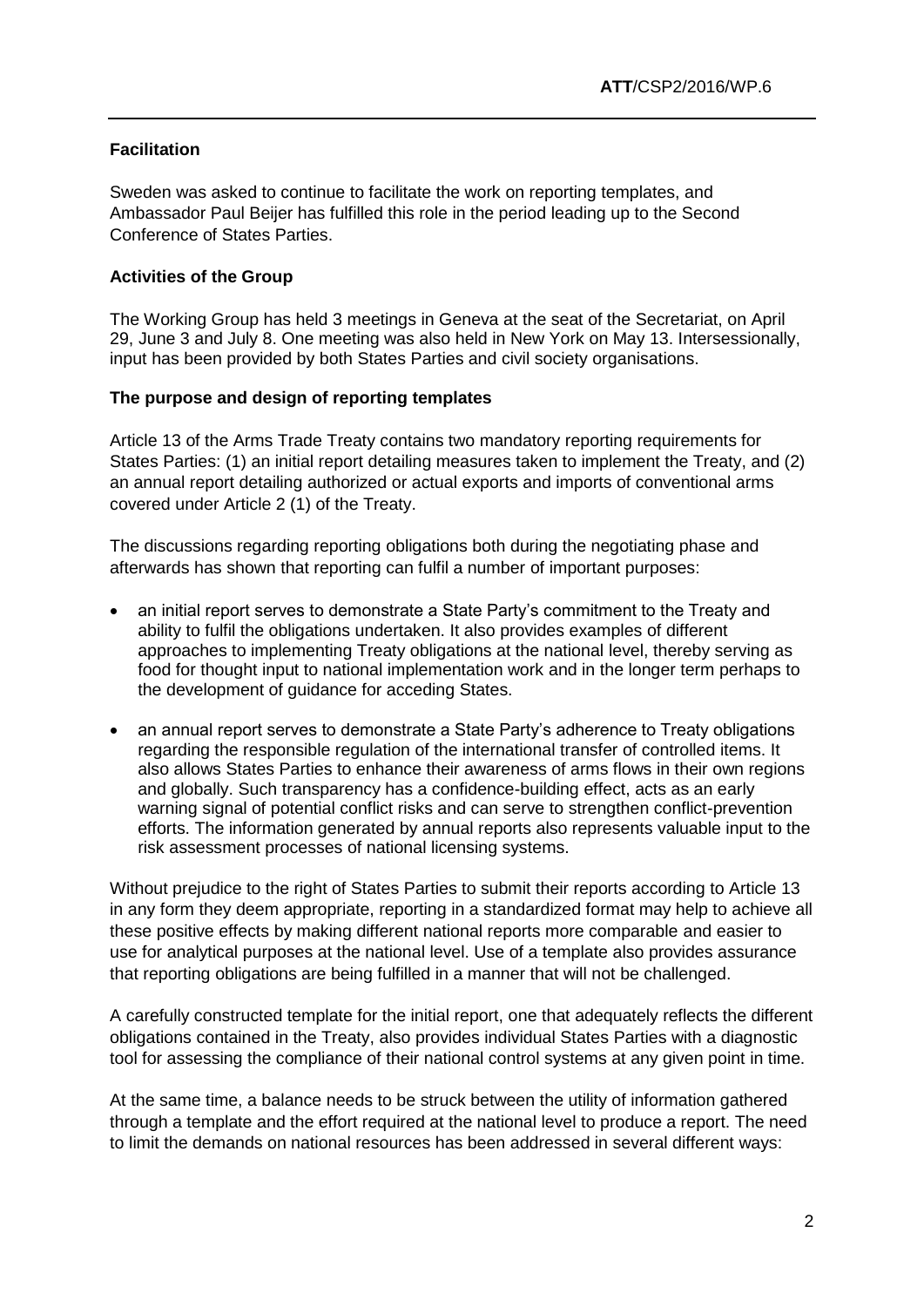- A template in itself simplifies reporting work at the national level: individual States Parties are saved the effort of devising a format of their own.
- Requirements for an excessive level of detail have been avoided, since further detail can also be provided as the need arises in work under the Treaty.
- A tick-box approach has been employed in the initial report, allowing a State Party to complete its report quickly and simply, providing the minimum of information necessary to demonstrate national compliance with obligations under the Treaty. At the same time, ample scope exists in the template for the voluntary provision of further information on different aspects of a national system.
- Use of the initial reporting template also for the provision of updates reflecting new measures undertaken at the national level has been foreseen, through the incorporation of the necessary 'flags'.

## **The Initial Reporting Template**

Article 13.1 of the Treaty (in full) specifies that:

*"Each State Party shall, within the first year after entry into force of this Treaty for that State Party, in accordance with Article 22, provide an initial report to the Secretariat of measures undertaken in order to implement this Treaty, including national laws, national control lists and other regulations and administrative measures. Each State Party shall report to the Secretariat on any new measures undertaken in order to implement this Treaty, when appropriate. Reports shall be made available, and distributed to States Parties by the Secretariat."*

The provisional initial reporting template presented at CSP1 has undergone four revisions on the basis of input from participants in the Working Group process. It is attached to this report as Annex 1. The Working Group recommends that the Conference of States Parties approves this template. The following wording is proposed for consideration at CSP2:

*Alt 1 : [States Parties considered and adopted the initial reporting template contained in Annex 1 of ATT/CSP2/2016/WP.6 for use by States Parties in compiling their initial reports in accordance with Article 13.1 of the Treaty]* 

*Alt 2 : [For use in compiling initial reports in accordance with Article 13.1 of the Treaty States Parties are urged to use the template contained in Annex 1 of ATT/CSP2/2016/WP.6, in order to facilitate their reporting task as well as subsequent use of the information contained therein in Treaty work]* 

Alt 3 : *[Noting that a template may facilitate their reporting task as well as subsequent use of the information contained therein in Treaty work, States Parties endorse the initial reporting template contained in Annex 1 of ATT/CSP2/2016/WP.6 that may be used by States Parties in compiling their initial reports in accordance with Article 13.1 of the Treaty.]*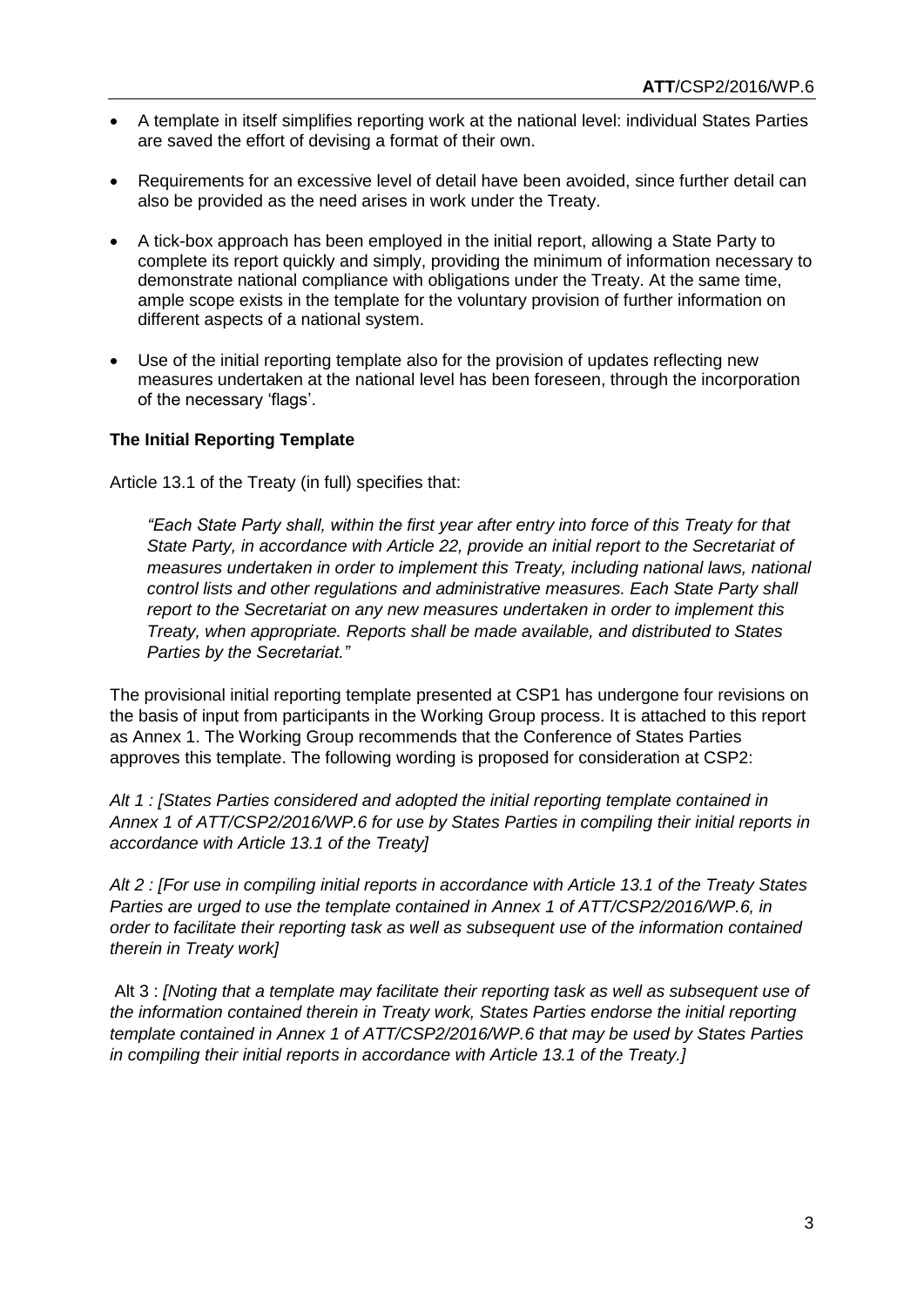# **The Annual Reporting Template**

Article 13.3 of the Treaty (in full) specifies that:

*"Each State Party shall submit annually to the Secretariat by 31 May a report for the preceding calendar year concerning authorized or actual exports and imports of conventional arms covered under Article 2 (1). Reports shall be made available, and distributed to States Parties by the Secretariat. The report submitted to the Secretariat may contain the same information submitted by the State Party to relevant United Nations frameworks, including the United Nations Register of Conventional Arms. Reports may exclude commercially sensitive or national security information."*

The provisional annual reporting template presented at CSP1 has undergone three revisions on the basis of input from participants in the Working Group process. It is attached to this report as Annex 2. The Working Group recommends that the Conference of States Parties approves this template. The following wording is proposed for consideration at CSP2:

*Alt 1 : [States Parties considered and adopted the annual reporting template contained in Annex 2 of ATT/CSP2/2016/WP.6 for use by States Parties in compiling their annual reports in accordance with Article 13.3 of the Treaty]* 

*Alt 2 : [For use in compiling annual reports in accordance with Article 13.3 of the Treaty States Parties are urged to use the template contained in Annex 2 of ATT/CSP2/2016/WP.6, in order to facilitate their reporting task as well as subsequent use of the information contained therein in Treaty work]* 

Alt 3 : *[Noting that a template may facilitate their reporting task as well as subsequent use of the information contained therein in Treaty work, States Parties endorse the annual reporting template contained in Annex 2 of ATT/CSP2/2016/WP.6 that may be used by States Parties in compiling their annual reports in accordance with Article 13.3 of the Treaty."*

### **Issues related to initial reporting deadlines for new States Parties**

At the request of the Chair of CSP2, the Working Group also considered two issues related to initial reporting deadlines for new States Parties.

The first concerns the initial report deadline and a group of 8 States Parties that ratified the Treaty in the period between the attainment of 50 ratifications according to Article 22(1) and the entry into force of the Treaty. Due to the wording of the entry into force provisions, this group of States Parties did not get as much time to prepare their initial reports as other States Parties ratifying the Treaty before or after this point in time. The group concluded that a decision by the States Parties to correct this oversight would not have any practical impact. It therefore proposes that States Parties at CSP2 go no further than to take note of the issue as described in the working paper presented to the Working Group (ATT/CSP2/2016/WP.5*)*.

The second concerns the first annual report of a States Party. The wording of the relevant Treaty provision (Article 13.3) mandates that reporting should cover a calendar year, but provides no guidance as to whether (depending on when in a calendar year the treaty entered into force for a given States Party) a first annual report should cover also a period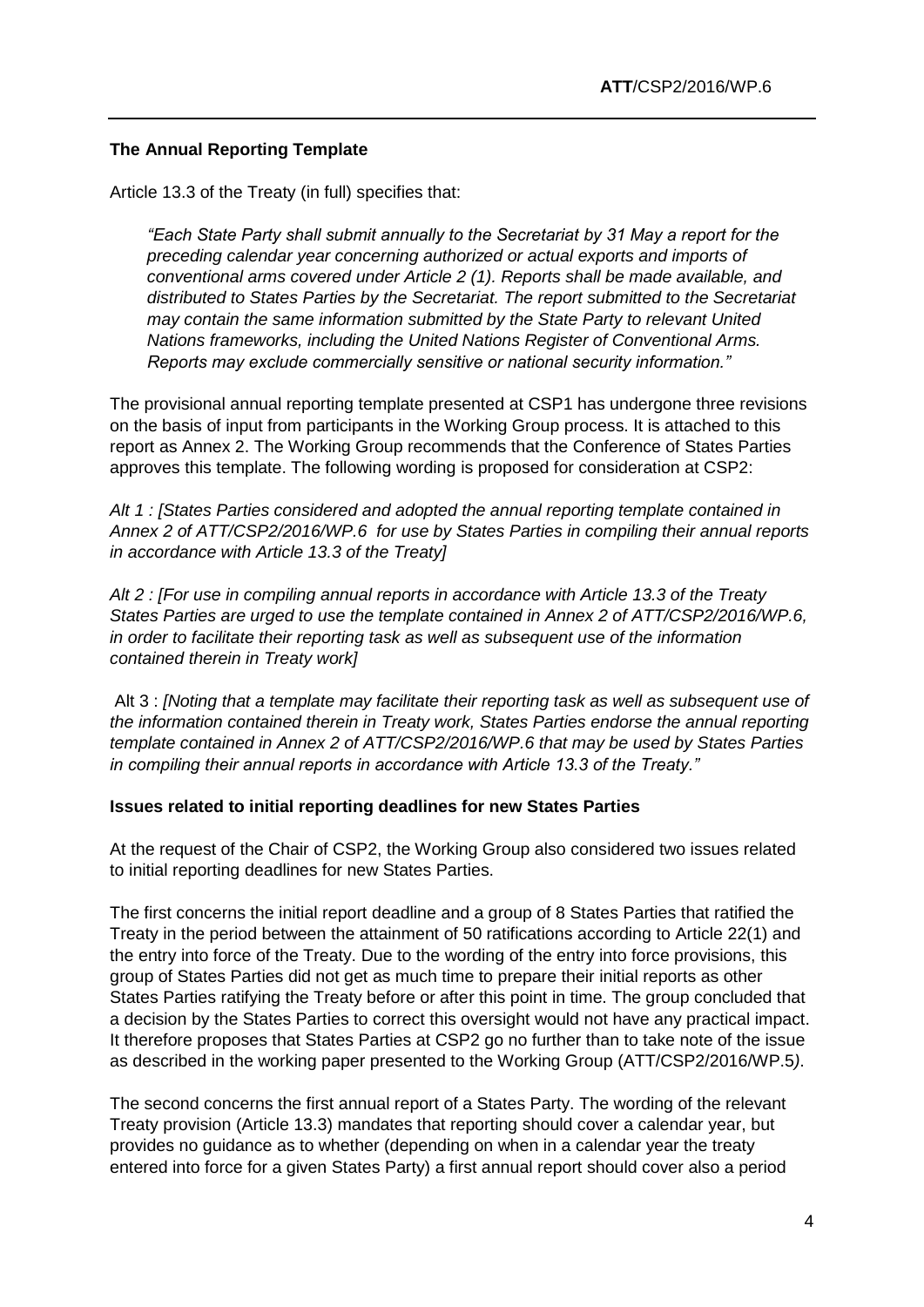before treaty obligations entered in force for that State Party, or alternatively cover only a part of that first calendar year. In the template work leading up to CSP1 an informal agreement was reached that a States Party's first annual report should cover the first complete calendar year after entry into force for that State Party. This agreement was never formalized since the annual template was not adopted at CSP1. At the same time, the Working Group notes the utility of providing clear guidance to forthcoming States Parties on the timing of their first annual report. The following wording is therefore proposed for consideration at CSP2:

*"Regarding Article 13.3 of the Treaty, States Parties recommend that a new State Party's first annual report should cover the first full calendar year after entry into force of the Treaty for that State Party, and be submitted by 31 May the following year.* 

*In the spirit of Article 5.3 of the Treaty, nothing prevents a new State Party wishing to contribute further to transparency and accountability from reporting the time period from entry into force of the Treaty and up to the start of the first full calendar year, as long as that additional period is reported separately."*

## **Other means of facilitating reporting work**

The Working Group also considered other proposals for facilitating reporting work at the national level. As a result, the Conference of States Parties is recommended to consider the following measures:

- Translation of the reporting templates into the official languages of the Treaty (as a result of efforts by one State Party, a translation into Spanish already exists).
- Reminders from the Secretariat to national points of contact as reporting deadlines grow close.
- Development of secure, web-based versions of the reporting templates, to avoid the technical and security limitations of the document formats used so far. The option to complete a template in document format and forward it to the Secretariat via e-mail should at the same time be retained, to accommodate local differences in the availability and cost of high-speed internet services.

A further suggestion which was not explored in depth by the Working Group due to time constraints was for States Parties of the ATT to develop generic advice on measures that could be taken at national level to facilitate compliance with different international reporting obligations.

### **Further work**

The Working Group recommends that the Conference of States Parties continues to pay attention to issues related to reporting and transparency as these are central to the object and purpose of the Arms Trade Treaty. To this end, the Conference may wish to consider establishing a Working Group with the mandate to consider issues in the area of reporting and transparency at the behest of States Parties.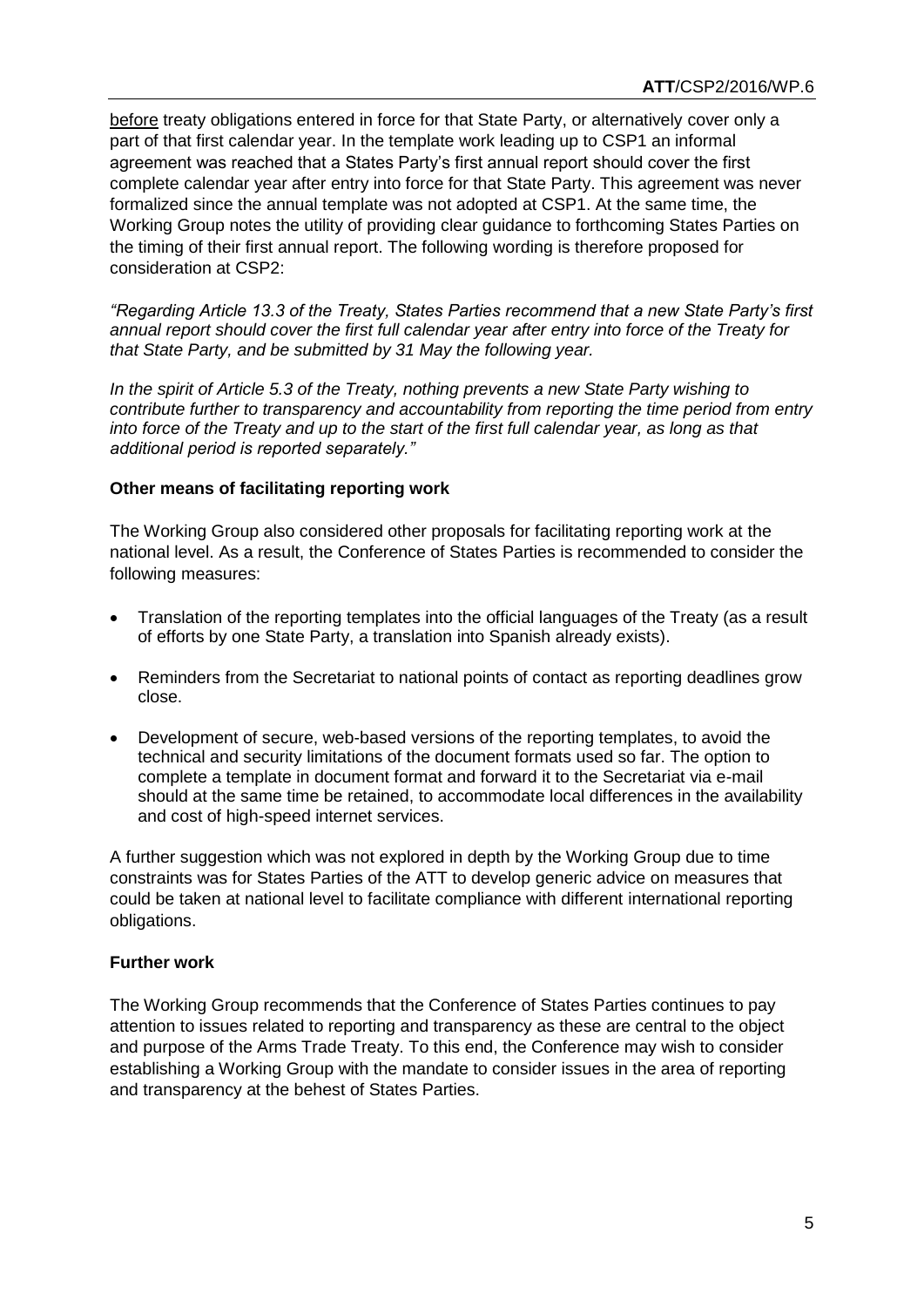# **Budgetary impact of the Working Group**

Meetings in Geneva have been arranged by the ATT Secretariat. Participation costs have been borne by the participants themselves. The meeting in New York was convened and funded by Sweden in the role of facilitator.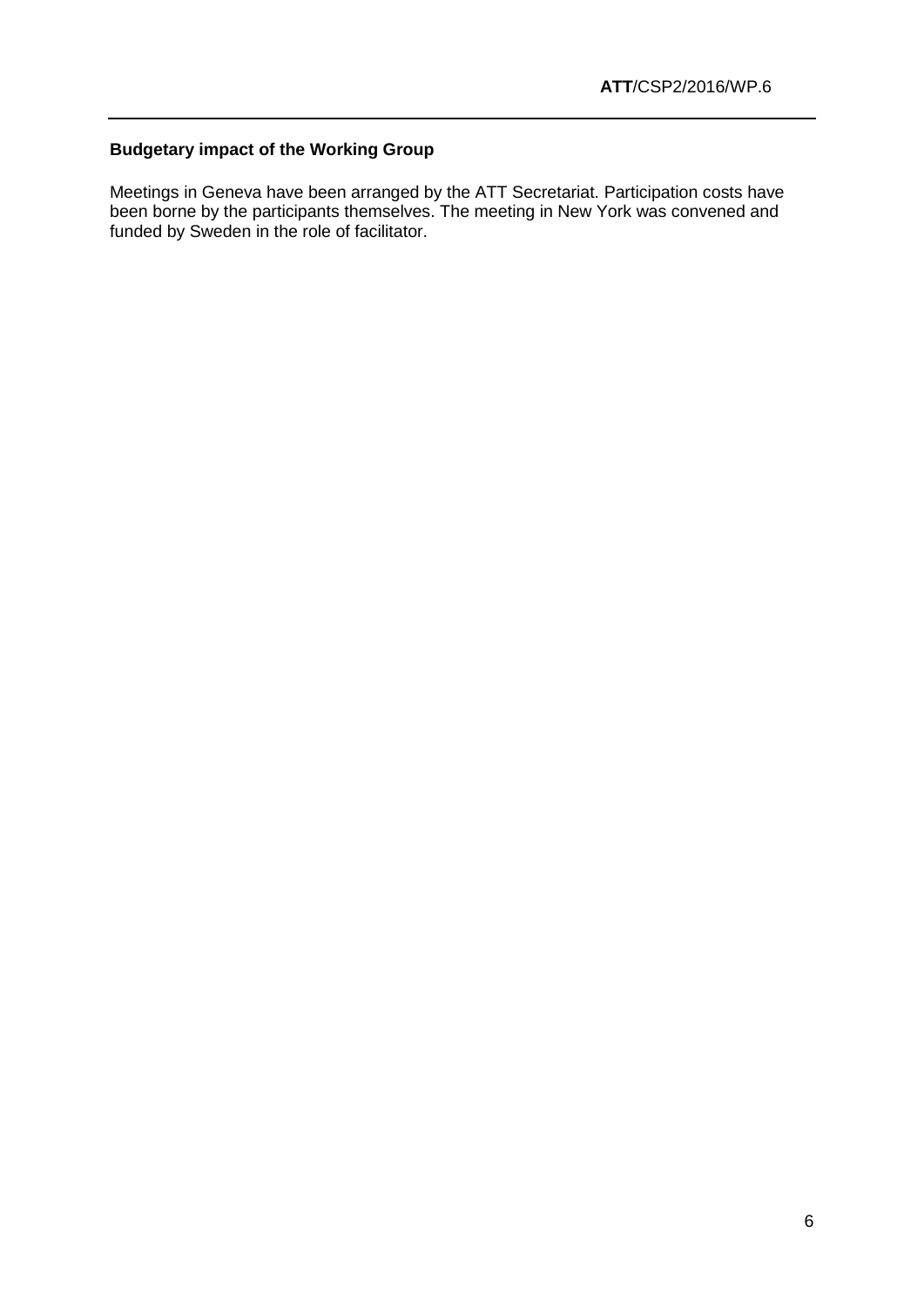# **THE ARMS TRADE TREATY**

# **REPORTING TEMPLATE**

## **INITIAL REPORT ON MEASURES UNDERTAKEN TO IMPLEMENT THE ARMS TRADE TREATY, IN ACCORDANCE WITH ARTICLE 13(1)**

This template is intended for use by States Parties to the Arms Trade Treaty when preparing their initial report in accordance with the Treaty's Article 13(1).

Article 13(1) requires States Parties to "*report to the Secretariat on any new measures undertaken to implement the Treaty, where appropriate*" and thus does not limit information-giving only to measures related to binding obligations in the Treaty. However, in terms of national implementation, binding obligations have a special significance. To highlight this, the template distinguishes between two types of information: (A) information which relates to binding obligations under the Treaty, and (B) information which relates to provisions in the Treaty which are estimated to be binding to a lesser degree, or non-binding. Where the template touches upon information related to the (B) type of provisions in the Treaty, the rows are shaded to make this distinction clear.

The shading does not indicate that certain information is purely voluntary, its purpose is to facilitate the use of this template as a diagnostic tool for assessing at the national level the need for implementation work to fulfil requirements of the Treaty. The un-shaded items are necessary to implement, the shades items represent desirable features of a national control system - which under certain circumstances may also be necessary to implement.

The division of obligations into binding and non-binding has been undertaken - solely for the purpose of this Template - on the basis of a strict observance of the qualifiers included in the text of the Treaty. Thus,

- if a provision in the text is prefaced with "shall" only, it is considered binding and information on that topic should be provided in the initial report.
- if a provision in the text has qualifiers, such as "shall…subject to its national laws", or "shall…pursuant to national law", or "shall….consistent with national law", or "shall….where necessary/appropriate", then a binding obligation is deemed to exist if certain pre-requisites are fulfilled. In this case, information on the topic should be provided in the initial report. If the pre-requisites are not fulfilled, the provision is deemed to be non-binding. In this case information need not be provided unless measures have in fact been taken in the national context to comply with such a provision.
- if States Parties are only encouraged to take, or invited to consider taking, certain actions, the provision is deemed non-binding. This category also includes qualifiers such as "may include…" or actions to be initiated "by mutual consent" with another State Party. Information should be provided if measures have been taken in the national context that fulfil this type of provision.

On a voluntary basis, more information may always be provided.

Please note that Article 13.1 also requires States Parties to "*report to the Secretariat on any new measures undertaken in order to implement this Treaty, when appropriate*". This template may be used to supply such updates as well. Only changes need then be indicated.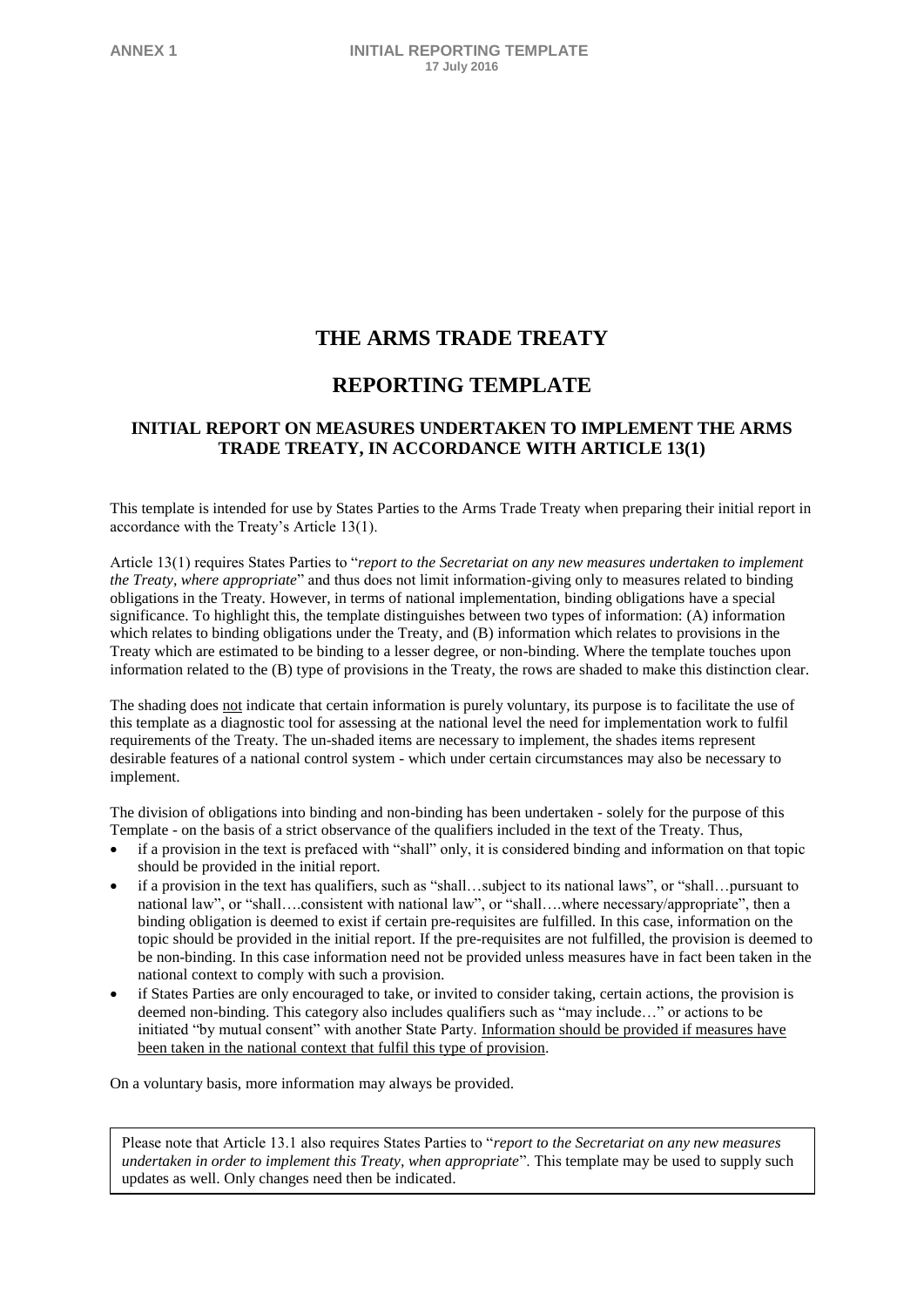#### GOVERNMENT OF

## **INITIAL REPORT ON MEASURES UNDERTAKEN TO IMPLEMENT THE ARMS TRADE TREATY, IN ACCORDANCE WITH ITS ARTICLE 13(1)**

#### DATE OF SUBMISSION

**This Initial Report is available only to States Parties**

 $\Box$ 

 $\rm No$ 

 $\Box$ 

 $\Box$ 

 $\Box$ 

 $\Box$  $\Box$ 

 $\Box$ 

 $\Box$ 

| This Report contains only updates to a previously submitted initial report dated_ |  |  |
|-----------------------------------------------------------------------------------|--|--|
|-----------------------------------------------------------------------------------|--|--|

#### **1. NATIONAL CONTROL SYSTEM AND LIST**

v) Attack helicopters [Article 2(1e)]

vi) Warships [Article 2(1f)]

**A. Overview of legislation and ordinances governing the national control system [Article 5(2)]** (please list below. If the national control system is governed in whole or part by other means than legislation or ordinances, please indicate these also)

|                     | B. The national control system includes the following:                                                                                             | Yes   | N <sub>o</sub>   |
|---------------------|----------------------------------------------------------------------------------------------------------------------------------------------------|-------|------------------|
| $\ddot{i}$          | competent national authorities (further specified below) [Article 5(5)]                                                                            |       |                  |
| $\ddot{\textbf{i}}$ | a control list [Article $5(2)$ ]                                                                                                                   |       |                  |
| iii)                | one or more national points of contact to exchange information on ATT<br>implementation [Article 5(6)]                                             |       |                  |
|                     | If 'No' to any of the items above, please provide background below.                                                                                |       |                  |
|                     |                                                                                                                                                    |       |                  |
|                     | C. The national point(s) of contact has (have) been notified to the Secretariat of<br>the Treaty [Article 5(6)]<br>(if 'No', please clarify below) | $Yes$ | $\overline{N}$ o |
|                     |                                                                                                                                                    |       |                  |
|                     | D. The national control list covers the following:                                                                                                 | Yes   | N <sub>0</sub>   |
| $\mathbf{i}$        | Battle tanks [Article 2(1a)]                                                                                                                       |       |                  |
| $\mathbf{ii}$       | Armored combat vehicles [Article 2(1b)]                                                                                                            |       |                  |
| iii)                | Large-caliber artillery systems [Article $2(1c)$ ]                                                                                                 |       |                  |
| iv)                 | Combat aircraft [Article 2(1d)]                                                                                                                    |       |                  |

| vii)  | Missiles and missile launchers [Article $2(1g)$ ]                                                                 |     |
|-------|-------------------------------------------------------------------------------------------------------------------|-----|
| viii) | Small arms and light weapons [Article $2(1h)$ ]                                                                   |     |
|       | The national control list also includes the following, in order to enable the<br>application of Articles 3 and 4: | Yes |
| ix)   | Ammunition/Munitions for the conventional arms covered in Article 2(1)                                            |     |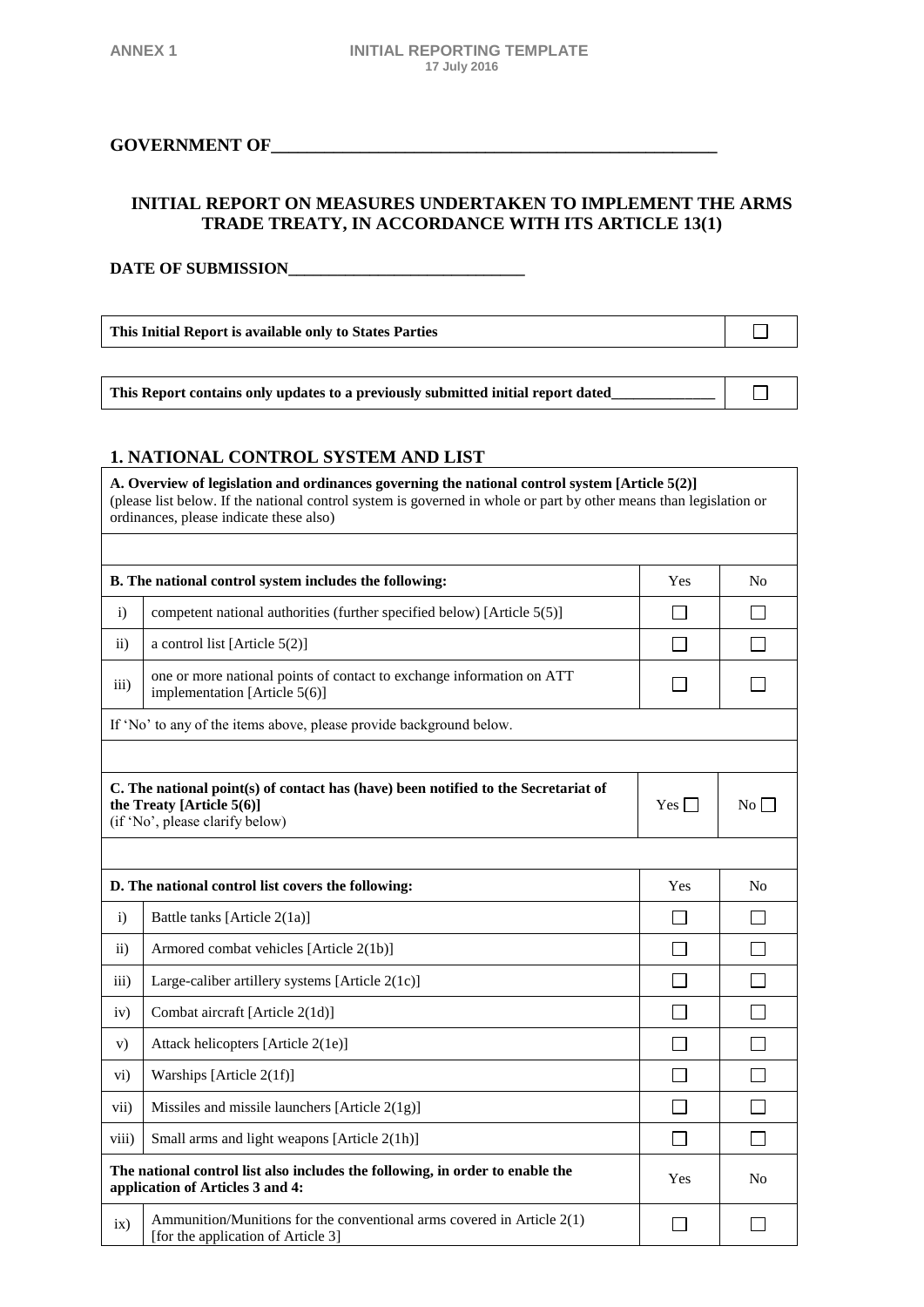| X) | Parts and components in a form that provides the capability to assemble the<br>conventional arms covered in Article 2(1)<br>[for the application of Article 4]                                                                                                                                                                                                                                     |            |                  |
|----|----------------------------------------------------------------------------------------------------------------------------------------------------------------------------------------------------------------------------------------------------------------------------------------------------------------------------------------------------------------------------------------------------|------------|------------------|
|    | If 'No' to any of the items above, please provide background below                                                                                                                                                                                                                                                                                                                                 |            |                  |
|    |                                                                                                                                                                                                                                                                                                                                                                                                    |            |                  |
|    | E. The national control list has been provided to the Secretariat of the Treaty<br>[Article 5.4]<br>(if 'No', please elaborate further below)                                                                                                                                                                                                                                                      | $Yes$      | No               |
|    |                                                                                                                                                                                                                                                                                                                                                                                                    |            |                  |
|    | F. Arms for recreational, cultural, historical and sporting purposes are included in<br>the national control list [Article 2(1)(h) & Preamble, $13th$ para]                                                                                                                                                                                                                                        | $Yes \Box$ | $\overline{N_0}$ |
|    | If 'No', please provide further information below, for instance whether a separate set of controls are applied to<br>these types of arms                                                                                                                                                                                                                                                           |            |                  |
|    |                                                                                                                                                                                                                                                                                                                                                                                                    |            |                  |
|    | G. Additional categories not listed under Section A1.D are included in the national<br>control list [Article 5(3)]<br>(If 'Yes', please specify below)                                                                                                                                                                                                                                             | $Yes \Box$ | $N_O \Box$       |
|    |                                                                                                                                                                                                                                                                                                                                                                                                    |            |                  |
|    | H. Control list definitions are supplemented by more detailed definitions not in the<br>control list itself [Article 5(3)]<br>(If 'Yes', please provide further information below)                                                                                                                                                                                                                 | $Yes \Box$ | $N_O$            |
|    |                                                                                                                                                                                                                                                                                                                                                                                                    |            |                  |
|    | I. The national control list is publicly available [Article $5(4)$ ]<br>(if 'Yes', please provide information below as to how your control list is made publicly<br>available - if available on the open internet please provide the hyperlink)                                                                                                                                                    | $Yes \Box$ | $\overline{N_0}$ |
|    |                                                                                                                                                                                                                                                                                                                                                                                                    |            |                  |
|    | J. Additional voluntary information about the national control system<br>(please elaborate below - for instance regarding inter-agency coordination structures, training systems for relevant<br>officials, transparency and accountability mechanisms, outreach to private actors such as industry, or any ongoing<br>/ planned review or change of the national control system or parts thereof) |            |                  |
|    |                                                                                                                                                                                                                                                                                                                                                                                                    |            |                  |

# **2. PROHIBITIONS**

| A. The national control system prohibits authorization of transfers as defined by<br>Article $2(2)$ , of conventional arms covered under Article $2(1)$ and items covered<br>under Articles 3 and 4, in the circumstances specified in Articles $6(1)$ to $6(3)$<br>(if 'No' in any respect, please elaborate below) | Yes l | No L |
|----------------------------------------------------------------------------------------------------------------------------------------------------------------------------------------------------------------------------------------------------------------------------------------------------------------------|-------|------|
|                                                                                                                                                                                                                                                                                                                      |       |      |
| B. International agreements to which the country is a Party, and which are considered relevant for the<br>application of Article $6(2)$<br>(please list below)                                                                                                                                                       |       |      |
|                                                                                                                                                                                                                                                                                                                      |       |      |
| C. International agreements to which the country is a Party, and which are considered relevant for the<br>application of Article $6(3)$<br>(please list below - for instance if)                                                                                                                                     |       |      |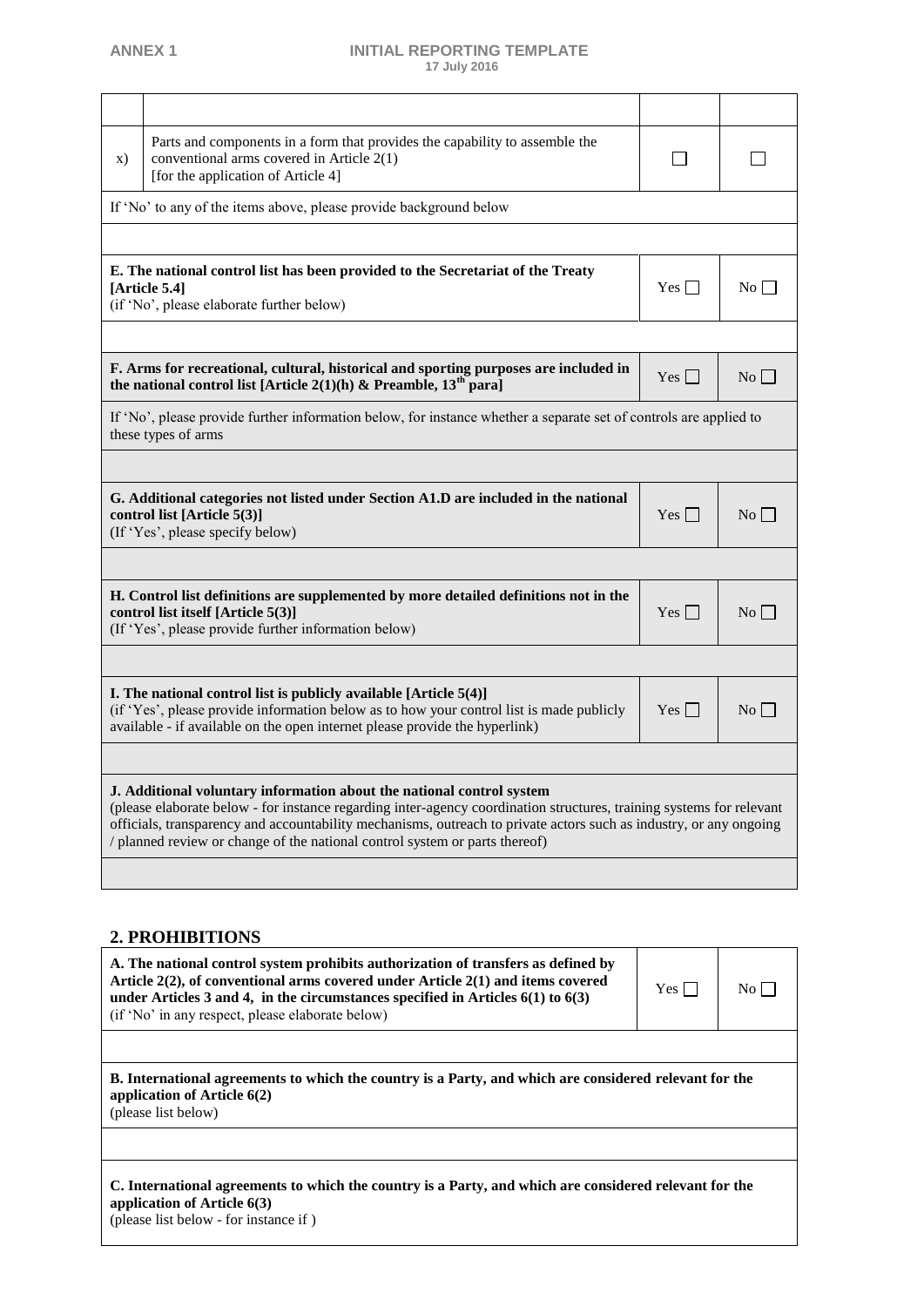| D. Guidelines exist for the assessment of whether a sanctions decision is<br>applicable or not to an individual case<br>(if 'No' in any respect, please elaborate below)                                                             | Yes I | No L |  |
|--------------------------------------------------------------------------------------------------------------------------------------------------------------------------------------------------------------------------------------|-------|------|--|
| <b>E.</b> Additional voluntary information relevant to prohibitions under Article 6<br>(please elaborate below - for instance if prohibitions are applied to a wider range of products than defined in<br>Articles $2(1)$ , 3 and 4) |       |      |  |

# **3. EXPORTS**

| A. The national control system includes the following: |                                                                                                                                                                                                                                                                                                    | Yes        | N <sub>o</sub>  |
|--------------------------------------------------------|----------------------------------------------------------------------------------------------------------------------------------------------------------------------------------------------------------------------------------------------------------------------------------------------------|------------|-----------------|
| i)                                                     | an authorization or licensing system for arms exports [Article 5(2)]                                                                                                                                                                                                                               |            |                 |
| ii)                                                    | export assessment criteria [Article 7]                                                                                                                                                                                                                                                             |            |                 |
| iii)                                                   | a risk assessment procedure [Article 7]                                                                                                                                                                                                                                                            |            |                 |
|                                                        | If 'No' to any of the items above, please provide background below                                                                                                                                                                                                                                 |            |                 |
|                                                        |                                                                                                                                                                                                                                                                                                    |            |                 |
|                                                        | B. National export controls apply to the conventional arms covered under Article<br>2(1), and the items covered under Articles 3 and 4<br>(if 'No', please provide further information below)                                                                                                      | $Yes \Box$ | No              |
|                                                        |                                                                                                                                                                                                                                                                                                    |            |                 |
|                                                        | C. The national control system includes measures to ensure that all export<br>authorizations are detailed and issued prior to export [Article $7(5)$ ]<br>(if 'No', please provide further information below)                                                                                      | $Yes \Box$ | No <sub>l</sub> |
|                                                        |                                                                                                                                                                                                                                                                                                    |            |                 |
|                                                        | D. The national risk assessment procedure includes all the criteria described in<br>Article $7(1)(a)$ and (b), and Article $7(4)$<br>Yes $\Box$<br>No<br>(if 'No' in any respect, please elaborate below)                                                                                          |            |                 |
|                                                        |                                                                                                                                                                                                                                                                                                    |            |                 |
|                                                        | E. The competent national authority(-ies) for the control of exports [Article 5(5)]<br>(please specify below)                                                                                                                                                                                      |            |                 |
|                                                        |                                                                                                                                                                                                                                                                                                    |            |                 |
|                                                        | F. The national control system allows appropriate information about an export<br>authorization to be made available, upon request, to the importing State Party<br>and/or to the transit or trans-shipment States Parties [Article 7(6)]<br>(if 'No' please elaborate below)                       | $Yes \Box$ | No              |
|                                                        |                                                                                                                                                                                                                                                                                                    |            |                 |
| 7(2)]                                                  | G. The national risk assessment procedure includes the consideration of risk<br>mitigation measures that could be undertaken to mitigate identified risks [Article]<br>(if 'Yes' please elaborate below, including an indication of types of risk mitigation<br>measures that are most often used) | Yes $\Box$ | $No \Box$       |
|                                                        |                                                                                                                                                                                                                                                                                                    |            |                 |
|                                                        | H. The national control system allows exports of controlled equipment without a                                                                                                                                                                                                                    | Yes $\Box$ | No              |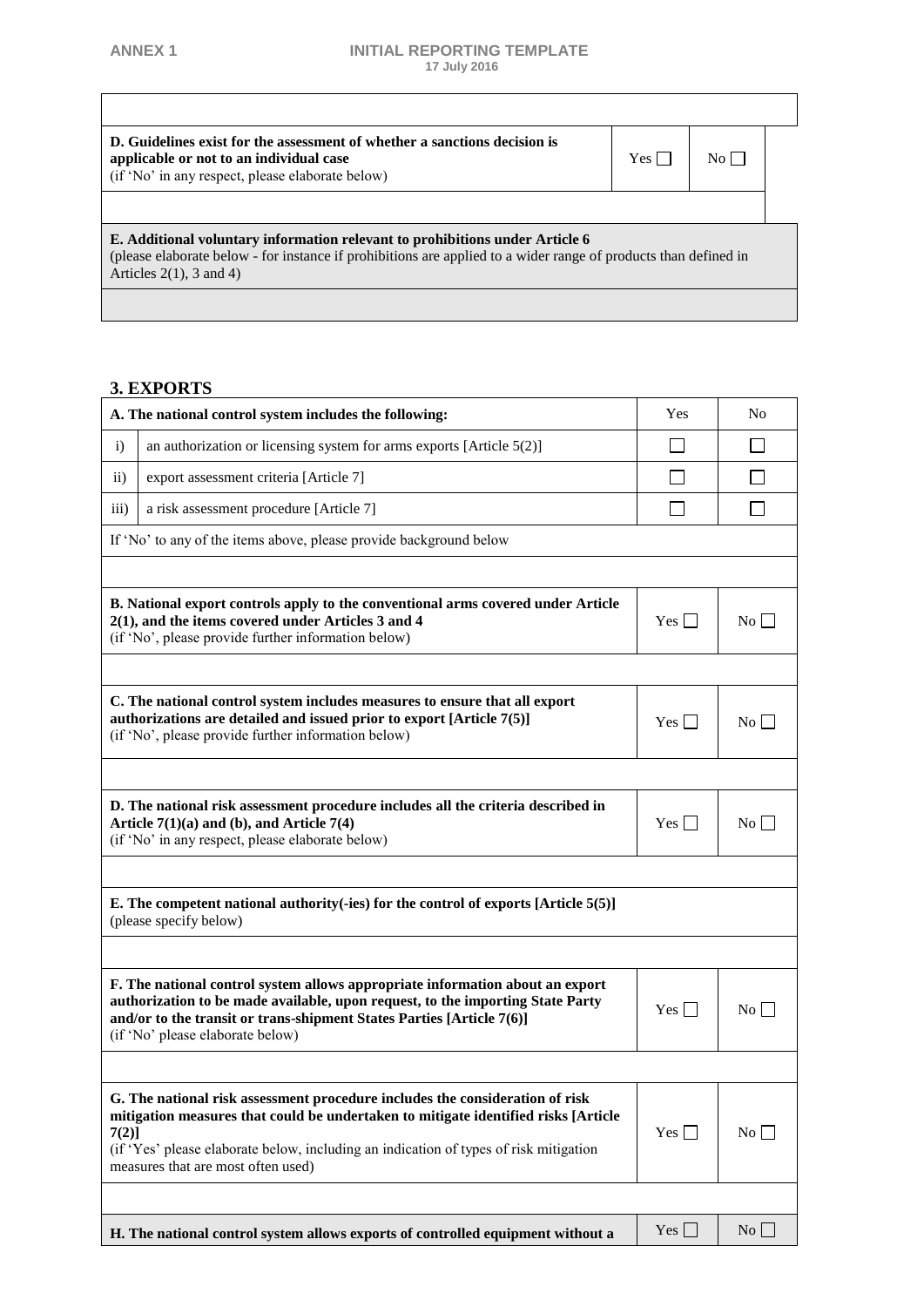| licence or under simplified procedure under certain circumstances [for instance<br>temporary exports or exports to trusted partners]<br>(if 'Yes' please provide further information below)                                                         |                 |             |
|-----------------------------------------------------------------------------------------------------------------------------------------------------------------------------------------------------------------------------------------------------|-----------------|-------------|
|                                                                                                                                                                                                                                                     |                 |             |
| I. The national risk assessment procedure includes other criteria not mentioned in<br>the articles cited in 3.D above<br>(if 'Yes' please specify below)                                                                                            | $Yes \mid \mid$ | No          |
|                                                                                                                                                                                                                                                     |                 |             |
| J. Measures to exercise control over exports are applicable also to other categories<br>of conventional arms than those covered in Articles $2(1)$ , 3 and 4 [Article $5(3)$ ]<br>(if 'Yes', please elaborate below)                                | Yes $\Box$      | $No$ $\Box$ |
|                                                                                                                                                                                                                                                     |                 |             |
| K. An export authorization can be reassessed if new relevant information becomes<br>available [Article 7(7)]<br>(if 'Yes', please provide further information below. Are there also legal provisions for<br>suspension or withdrawal of a license?) | $Yes$           | No          |
|                                                                                                                                                                                                                                                     |                 |             |
| L. Information / documentation included in an application for an export authorization<br>(please specify below)                                                                                                                                     |                 |             |
|                                                                                                                                                                                                                                                     |                 |             |
| M. Apart from the competent national authority, the following ministries or government authorities may be<br>involved in the decision-making process for an export authorization [Article 5(5)]<br>(please specify below)                           |                 |             |
|                                                                                                                                                                                                                                                     |                 |             |
| N. The national control system allows a State of final destination to request<br>information concerning pending or actual export authorizations pertaining to it<br>[Article $8(3)$ ]<br>(if 'No', please elaborate below)                          | Yes $\Box$      | No          |
|                                                                                                                                                                                                                                                     |                 |             |
| O. Additional voluntary information relevant to national export controls<br>(please specify below - for instance on the control of re-exports, or further detail on national measures indicated in<br>3A-D and F)                                   |                 |             |
|                                                                                                                                                                                                                                                     |                 |             |

# **4. IMPORTS**

| A. The national control system includes measures that allow the regulation, where<br>necessary, of imports of conventional arms covered under Article 2(1) [ref Article<br>$8(2)$ ], as well as items covered under Articles 3 and 4. [ref Articles 6(1) to 6(3)]<br>(if 'Yes', please provide further information below on the nature of control measures<br>and confirm whether they apply to all items in the national control list. If 'No', please<br>elaborate below) | $Yes \Box$ | No l |
|-----------------------------------------------------------------------------------------------------------------------------------------------------------------------------------------------------------------------------------------------------------------------------------------------------------------------------------------------------------------------------------------------------------------------------------------------------------------------------|------------|------|
|                                                                                                                                                                                                                                                                                                                                                                                                                                                                             |            |      |
| If 'Yes', please also answer the following question                                                                                                                                                                                                                                                                                                                                                                                                                         |            |      |
| <b>B.</b> The competent national authority (-ies) for the regulation of imports [Article $5(5)$ ]<br>(please specify below)                                                                                                                                                                                                                                                                                                                                                 |            |      |
|                                                                                                                                                                                                                                                                                                                                                                                                                                                                             |            |      |
| C. The national control system allows for the provision, pursuant to national law<br>and upon request, of appropriate and relevant information to assist an export                                                                                                                                                                                                                                                                                                          | Yes        | No.  |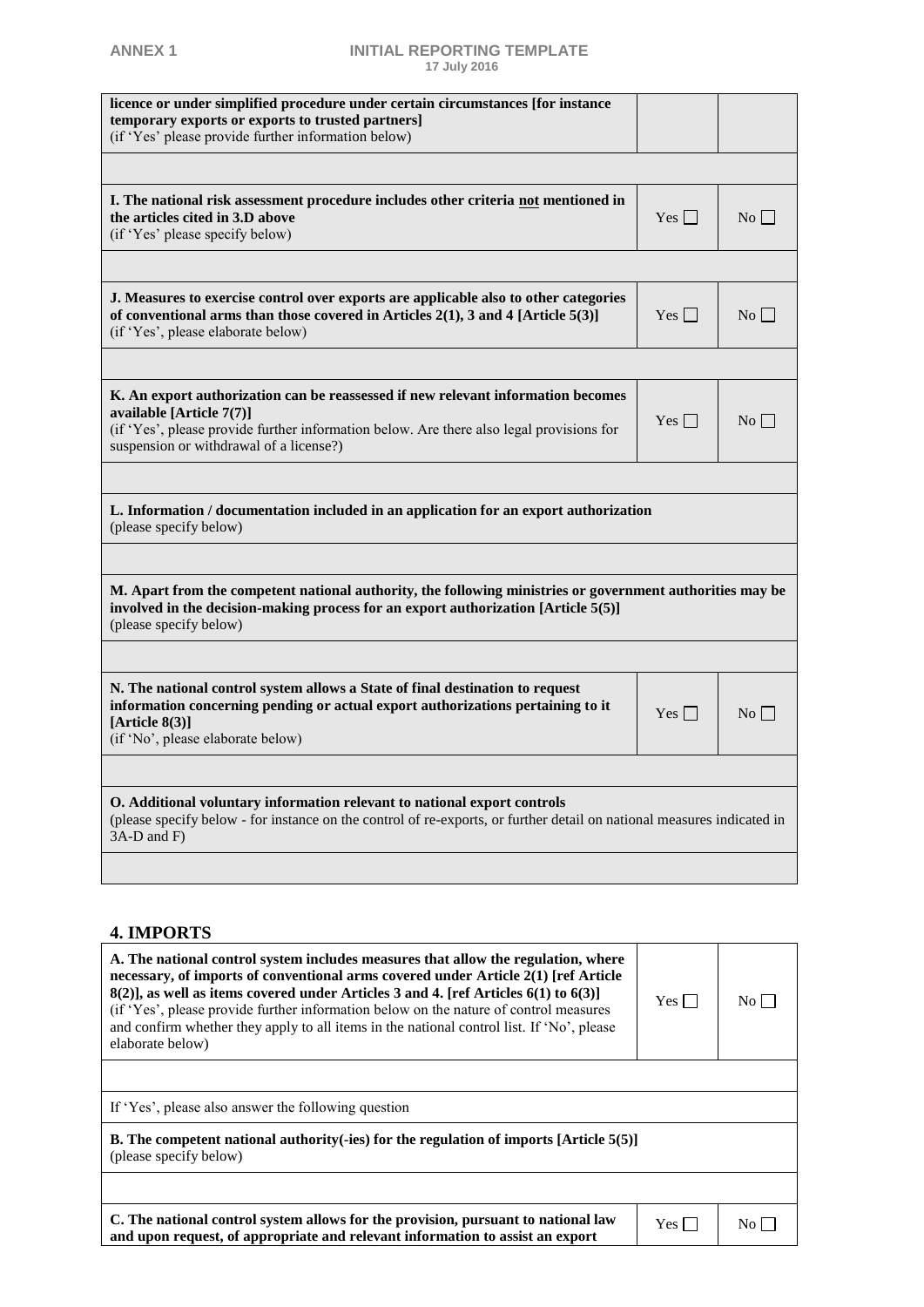**assessment by a potential exporting State Party [Article 8(1)]** (if 'No', please elaborate below)

| D. Imports of conventional arms subject to control are under specific<br>circumstances permitted without regulation or under simplified procedure<br>(if 'Yes' please provide further information below) | Yes |  |
|----------------------------------------------------------------------------------------------------------------------------------------------------------------------------------------------------------|-----|--|
|                                                                                                                                                                                                          |     |  |
| E. Measures to regulate imports are applicable also to other categories of<br>conventional arms than those covered in Article $2(1)$ [Article $5(3)$ ]<br>(if 'Yes', please elaborate below)             | Yes |  |
|                                                                                                                                                                                                          |     |  |
| F. Apart from the competent national authority, the following ministries or government authorities may be                                                                                                |     |  |

**involved in the decision-making process for an import authorization (when such an authorization is required) [Article 5(5)]** (please specify below)

**G. Information / documentation required for an import authorization**  (please specify below)

**H. Additional voluntary information relevant to national import controls** (please specify below)

# **5. TRANSIT & TRANS-SHIPMENT**

| A. The national control system includes measures that allow the regulation, where<br>necessary and feasible, of transit of conventional arms covered under Article 2(1)<br>[ref Article 9], as well as items covered under Articles 3 and 4. [ref Articles 6(1) to<br>6(3)]<br>(if 'Yes', please provide further information below on the nature of control measures<br>and confirm whether they apply to all items in the national control list. If 'No', please<br>elaborate below)             | Yes $\Box$ | $\overline{N_{0}}$ |
|---------------------------------------------------------------------------------------------------------------------------------------------------------------------------------------------------------------------------------------------------------------------------------------------------------------------------------------------------------------------------------------------------------------------------------------------------------------------------------------------------|------------|--------------------|
|                                                                                                                                                                                                                                                                                                                                                                                                                                                                                                   |            |                    |
| B. The national control system includes measures that allow the regulation, where<br>necessary and feasible, of trans-shipment of conventional arms covered under<br>Article 2(1) [ref Article 9], as well as items covered under Articles 3 and 4. [ref<br>Articles $6(1)$ to $6(3)$ ]<br>(if 'Yes', please provide further information below on the nature of control measures<br>and confirm whether they apply to all items in the national control list. If 'No', please<br>elaborate below) | Yes $\Box$ | No l               |
|                                                                                                                                                                                                                                                                                                                                                                                                                                                                                                   |            |                    |
| C. Control measures for the regulation of transit and/or trans-shipment cover:<br>(If 'Yes' to (ii) or (iii), please indicate in the free text field how enforcement is<br>conceived - systematic control or only when information is available?)                                                                                                                                                                                                                                                 | Yes        | N <sub>0</sub>     |
| Transit / trans-shipment through land territory (including internal waters)<br>$\mathbf{i}$                                                                                                                                                                                                                                                                                                                                                                                                       | $\Box$     |                    |
| Transit / trans-shipment through territorial waters<br>$\rm ii)$                                                                                                                                                                                                                                                                                                                                                                                                                                  |            |                    |
| $\overline{iii}$<br>Transit / trans-shipment through national air space                                                                                                                                                                                                                                                                                                                                                                                                                           |            |                    |
|                                                                                                                                                                                                                                                                                                                                                                                                                                                                                                   |            |                    |
| D. The competent national authority(-ies) for the regulation of transit and trans-shipment [Article 5(5)]                                                                                                                                                                                                                                                                                                                                                                                         |            |                    |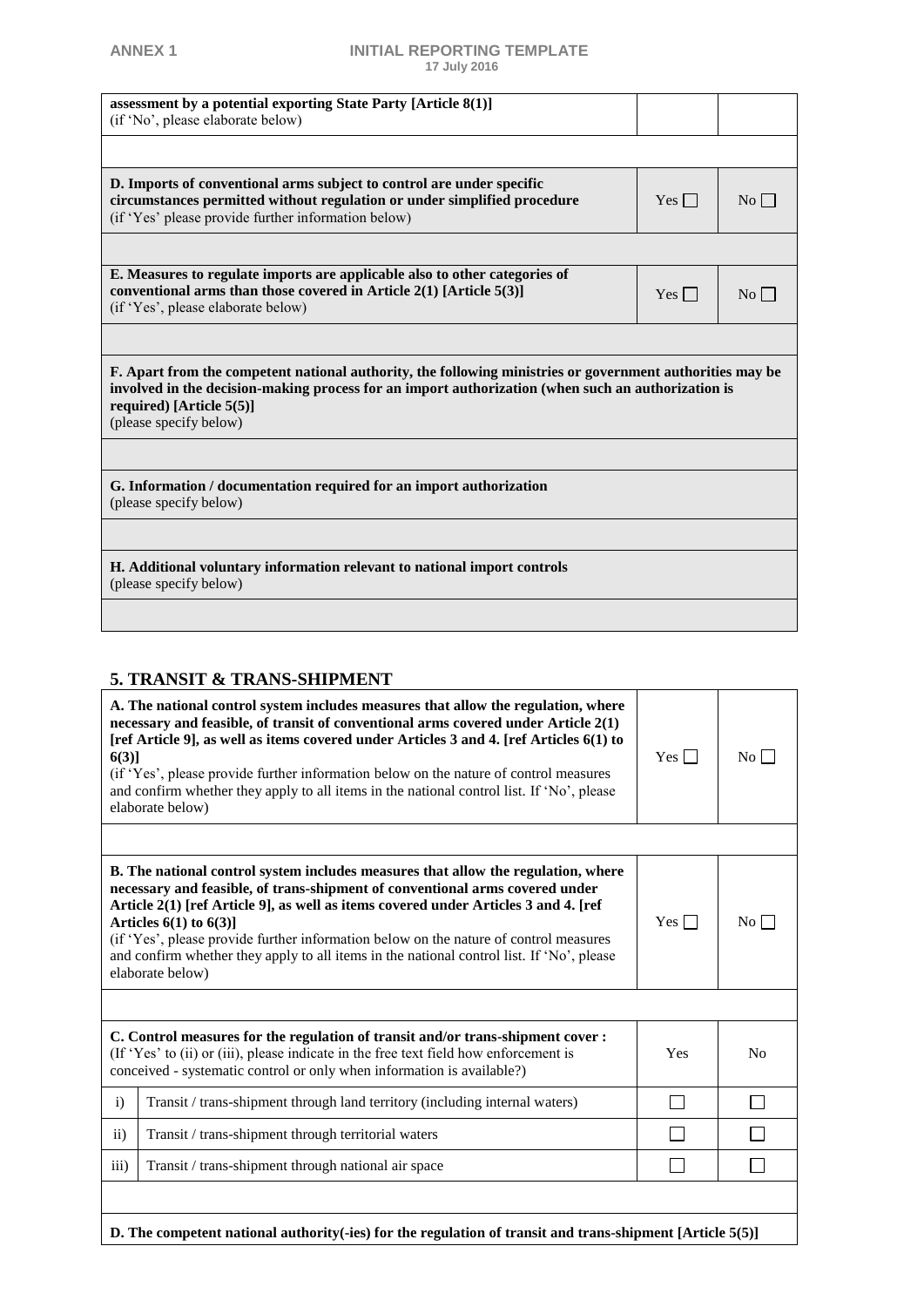| (please specify below)                                                                                                                                                                                                                                                                          |            |                    |
|-------------------------------------------------------------------------------------------------------------------------------------------------------------------------------------------------------------------------------------------------------------------------------------------------|------------|--------------------|
|                                                                                                                                                                                                                                                                                                 |            |                    |
| E. Transit / trans-shipment of controlled equipment is permitted without<br>regulation or under simplified procedure under certain circumstances (for<br>instance in a free trade area)<br>(if 'Yes' please provide further information below)                                                  | $Yes \Box$ | $\overline{N_{0}}$ |
|                                                                                                                                                                                                                                                                                                 |            |                    |
| F. National control of transit and/or trans-shipment goes beyond the fulfillment of<br>obligations under Article 6 of the Treaty<br>(if 'Yes', please specify the additional scope of control and indicate whether the<br>additional control applies to all items in the national control list) | $Yes \Box$ | N <sub>0</sub>     |
|                                                                                                                                                                                                                                                                                                 |            |                    |
| G. Measures to regulate transit and/or trans-shipment are applicable also to other<br>categories of conventional arms than those covered in Article $2(1)$ [Article $5(3)$ ]<br>(if 'Yes', please elaborate below)                                                                              | $Yes \Box$ | $N_O$              |
|                                                                                                                                                                                                                                                                                                 |            |                    |
| H. Apart from the competent national authority, the following ministries or government authorities may be<br>involved in the decision-making process for a transit or trans-shipment authorization (when such an<br>authorization is required) [Article 5(5)]<br>(please specify below)         |            |                    |
|                                                                                                                                                                                                                                                                                                 |            |                    |
| I. Information / documentation required in an application for a transit / trans-shipment authorization<br>(please specify below)                                                                                                                                                                |            |                    |
|                                                                                                                                                                                                                                                                                                 |            |                    |
| <b>J.</b> Additional voluntary information relevant to national transit / trans-shipment controls<br>(please specify below)                                                                                                                                                                     |            |                    |
|                                                                                                                                                                                                                                                                                                 |            |                    |
|                                                                                                                                                                                                                                                                                                 |            |                    |

# **6. BROKERING**

| A. The national control system includes measures that allow the regulation,<br>pursuant to national laws, of brokering of conventional arms covered under<br>Article 2(1) [ref Article 10], as well as items covered under Articles 3 and 4. [ref<br>Articles $6(1)$ to $6(3)$ ]<br>(if 'Yes', please provide further information below on the nature of control measures<br>and confirm that they apply to all items in the national control list. If 'No', please<br>elaborate below) | Yes l | No l               |
|-----------------------------------------------------------------------------------------------------------------------------------------------------------------------------------------------------------------------------------------------------------------------------------------------------------------------------------------------------------------------------------------------------------------------------------------------------------------------------------------|-------|--------------------|
|                                                                                                                                                                                                                                                                                                                                                                                                                                                                                         |       |                    |
| B. The definition of brokering used in national legislation [Articles $6(1)$ to $6(3)$ and Article 10]<br>(please specify in particular if there are extraterritorial elements in the definition, for instance the activities of<br>nationals resident abroad, or transfers that take place between two third countries)                                                                                                                                                                |       |                    |
|                                                                                                                                                                                                                                                                                                                                                                                                                                                                                         |       |                    |
| C. The competent national authority(-ies) for the regulation of brokering [Article $5(5)$ ]<br>(please specify below)                                                                                                                                                                                                                                                                                                                                                                   |       |                    |
|                                                                                                                                                                                                                                                                                                                                                                                                                                                                                         |       |                    |
| <b>D.</b> National brokering controls contain exemptions (for instance for national<br>armed forces or defence industry) [Articles $6 \& 10$ ]<br>(if 'Yes', please provide further information below)                                                                                                                                                                                                                                                                                  | Yes   | $\overline{N_{0}}$ |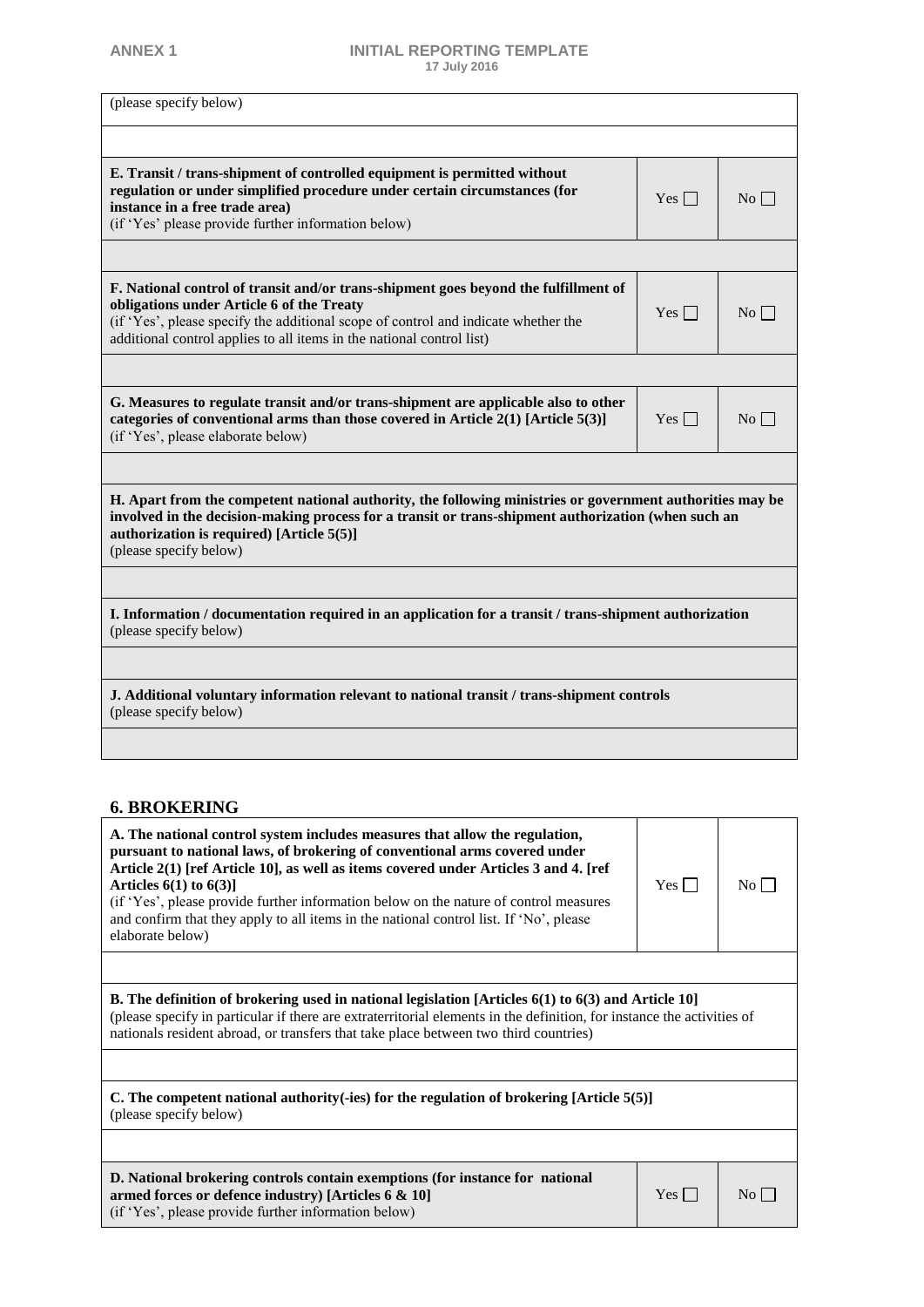| E. National brokering controls go beyond the fulfillment of obligations under<br>$Yes \Box$<br>Article 6 of the Treaty (for instance regulating brokering in other situations)<br>(if 'Yes', please specify the additional scope of control) |            | $\overline{N_{0}}$ |
|----------------------------------------------------------------------------------------------------------------------------------------------------------------------------------------------------------------------------------------------|------------|--------------------|
|                                                                                                                                                                                                                                              |            |                    |
| F. Measures to regulate brokering are applicable also to other categories of<br>conventional arms than those covered in Article $2(1)$ [Article $5(3)$ ]<br>(if 'Yes', please elaborate below)                                               | $Yes \Box$ | $\overline{N_0}$   |
|                                                                                                                                                                                                                                              |            |                    |
| G. Apart from the competent national authority, the following ministries or government authorities may be<br>involved in the decision-making process for a control measure related to brokering [Article 5(5)]<br>(please specify below)     |            |                    |
|                                                                                                                                                                                                                                              |            |                    |
| H. Information / documentation required in an application related to brokering<br>(please elaborate below)                                                                                                                                   |            |                    |
|                                                                                                                                                                                                                                              |            |                    |
| <b>I.</b> Additional voluntary information relevant to national brokering controls<br>(please specify below)                                                                                                                                 |            |                    |
|                                                                                                                                                                                                                                              |            |                    |

# **7. DIVERSION**

|                     | A. Measures foreseen in the national control system to prevent the diversion of<br>Yes<br>conventional arms covered by Article 2(1) [Article 11(1)]                                                                                                                                                  |     | N <sub>0</sub> |
|---------------------|------------------------------------------------------------------------------------------------------------------------------------------------------------------------------------------------------------------------------------------------------------------------------------------------------|-----|----------------|
| i)                  | assessing the risk of diversion of an export [Article 11(2)]<br>(if 'No', please provide background below)                                                                                                                                                                                           |     |                |
|                     |                                                                                                                                                                                                                                                                                                      |     |                |
| $\ddot{\mathbf{i}}$ | cooperation and information exchange, where appropriate and feasible and<br>pursuant to national law, with other States Parties [Article 11(3)]<br>(if 'No', please provide background below)                                                                                                        |     |                |
|                     |                                                                                                                                                                                                                                                                                                      |     |                |
|                     | B. The national control system includes appropriate measures to be taken,<br>pursuant to national law and in accordance with international law, when a<br>diversion of transferred conventional arms under Article 2(1) has been detected<br>[Article $11(4)$ ]<br>(if 'No', please elaborate below) |     |                |
|                     |                                                                                                                                                                                                                                                                                                      |     |                |
|                     | C. Measures included in the national control system to prevent the diversion of<br>conventional arms covered by Article 2(1) [Article 11(1)] :                                                                                                                                                       | Yes | N <sub>0</sub> |
| iii)                | establishment of mitigation measures [Article 11(2)]                                                                                                                                                                                                                                                 |     |                |
| iv)                 | provision, upon request, of end use / end user documentation to the exporting<br>State [Article 8(1)]                                                                                                                                                                                                |     |                |
| V)                  | requirement for end use / end user assurances from an importing State (or<br>industry) [Article $8(1)$ ]                                                                                                                                                                                             |     |                |
| $\rm vi)$           | examination, where appropriate, of parties involved in a transfer $[Article 11(2)]$                                                                                                                                                                                                                  |     |                |
| viii)               | requirement, where appropriate, for additional documentation, certificates,                                                                                                                                                                                                                          |     |                |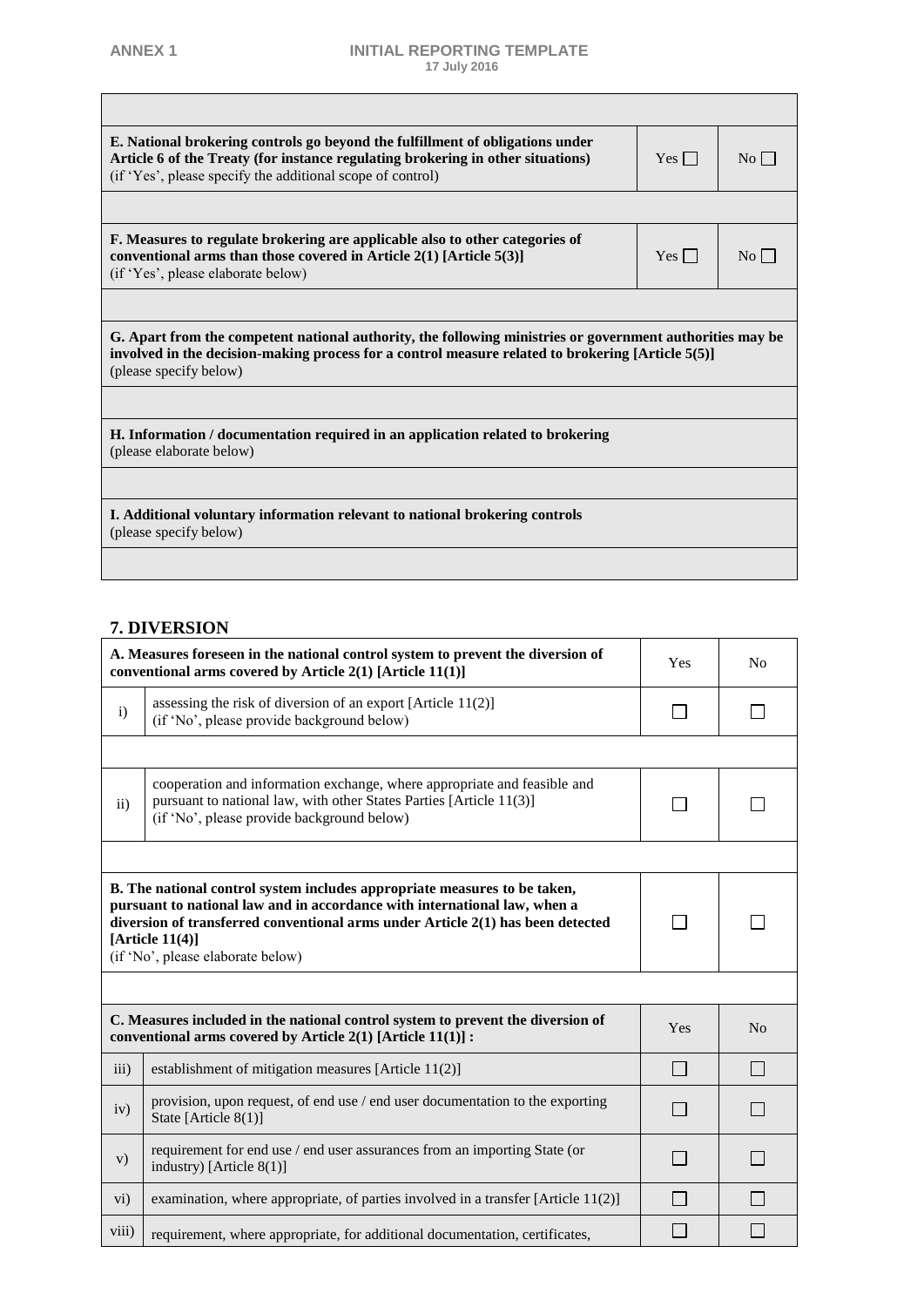|                                                                                                                                                                                                                                                                                                           | assurances for a transfer [Article 11(2)]                                                                                                                                                           |              |                 |
|-----------------------------------------------------------------------------------------------------------------------------------------------------------------------------------------------------------------------------------------------------------------------------------------------------------|-----------------------------------------------------------------------------------------------------------------------------------------------------------------------------------------------------|--------------|-----------------|
| ix)                                                                                                                                                                                                                                                                                                       | exchange of relevant information with other States Parties on effective measures<br>to address diversion, as well as on illicit activities and actors [Articles 11(5) $\&$<br>$15(4)$ ]             |              |                 |
| $\mathbf{x})$                                                                                                                                                                                                                                                                                             | reporting through the Secretariat to other States Parties on measures taken to<br>address diversion of transferred conventional arms covered under Article 2(1)<br>[Articles 11(6) & 13(2)]         |              |                 |
| xi)                                                                                                                                                                                                                                                                                                       | other measures [Article $11(1)$ ]<br>(if 'Yes', please specify below)                                                                                                                               | H            |                 |
|                                                                                                                                                                                                                                                                                                           |                                                                                                                                                                                                     |              |                 |
|                                                                                                                                                                                                                                                                                                           | D. Measures included in the national control system, to be taken when a diversion<br>of transferred conventional arms has been detected [Article 11(4)]                                             | Yes          | N <sub>o</sub>  |
| $\mathbf{i}$                                                                                                                                                                                                                                                                                              | alerting potentially affected States Parties                                                                                                                                                        | $\mathbf{I}$ |                 |
| $\mathbf{ii}$                                                                                                                                                                                                                                                                                             | investigative and law enforcement measures at the national level                                                                                                                                    |              |                 |
| iii)                                                                                                                                                                                                                                                                                                      | using international tracing mechanisms to identify points of diversion                                                                                                                              |              |                 |
| iv)                                                                                                                                                                                                                                                                                                       | other measures<br>(if 'Yes', please specify below)                                                                                                                                                  |              |                 |
|                                                                                                                                                                                                                                                                                                           |                                                                                                                                                                                                     |              |                 |
| $5(3)$ ]                                                                                                                                                                                                                                                                                                  | E. Measures taken to prevent or address diversion are applicable also to other<br>categories of conventional arms than those covered in Article 2(1) [Article<br>(if 'Yes', please elaborate below) | $Yes \Box$   | No <sub>1</sub> |
|                                                                                                                                                                                                                                                                                                           |                                                                                                                                                                                                     |              |                 |
| F. Additional voluntary information relevant to the prevention of diversion of conventional arms<br>(please specify below - for instance regarding measures in place to avoid diversion in the context of the<br>international movement of conventional arms referred to in Article $2(3)$ of the Treaty) |                                                                                                                                                                                                     |              |                 |
|                                                                                                                                                                                                                                                                                                           |                                                                                                                                                                                                     |              |                 |

# **8. RECORD KEEPING**

|                                                                                                                       | A. The national control system includes provisions for maintaining records<br>Yes<br>regarding:<br>$[Article 12(1)]$ (it is mandatory to retain records for one of the two options below) |            | No             |
|-----------------------------------------------------------------------------------------------------------------------|-------------------------------------------------------------------------------------------------------------------------------------------------------------------------------------------|------------|----------------|
| i)                                                                                                                    | issued authorizations for the export of conventional arms covered under Article<br>$2(1)$ of the Treaty [Article 12(1)]                                                                   |            |                |
| $\rm ii)$                                                                                                             | actual exports of conventional arms covered under Article $2(1)$ of the Treaty<br>[Article $12(1)$ ]<br>(if 'No' to both (i) and (ii), please elaborate below)                            |            |                |
|                                                                                                                       |                                                                                                                                                                                           |            |                |
| B. Records are kept for a minimum of 10 years [Article 12(4)]<br>Yes    <br>No l<br>(if 'No', please elaborate below) |                                                                                                                                                                                           |            |                |
|                                                                                                                       |                                                                                                                                                                                           |            |                |
|                                                                                                                       | C. The national control system includes provisions for maintaining records<br>regarding:                                                                                                  | <b>Yes</b> | N <sub>0</sub> |
| $\mathbf{i}$                                                                                                          | imports of conventional arms covered under Article $2(1)$ of the Treaty into<br>national territory as final destination [Article $12(2)$ ]                                                |            |                |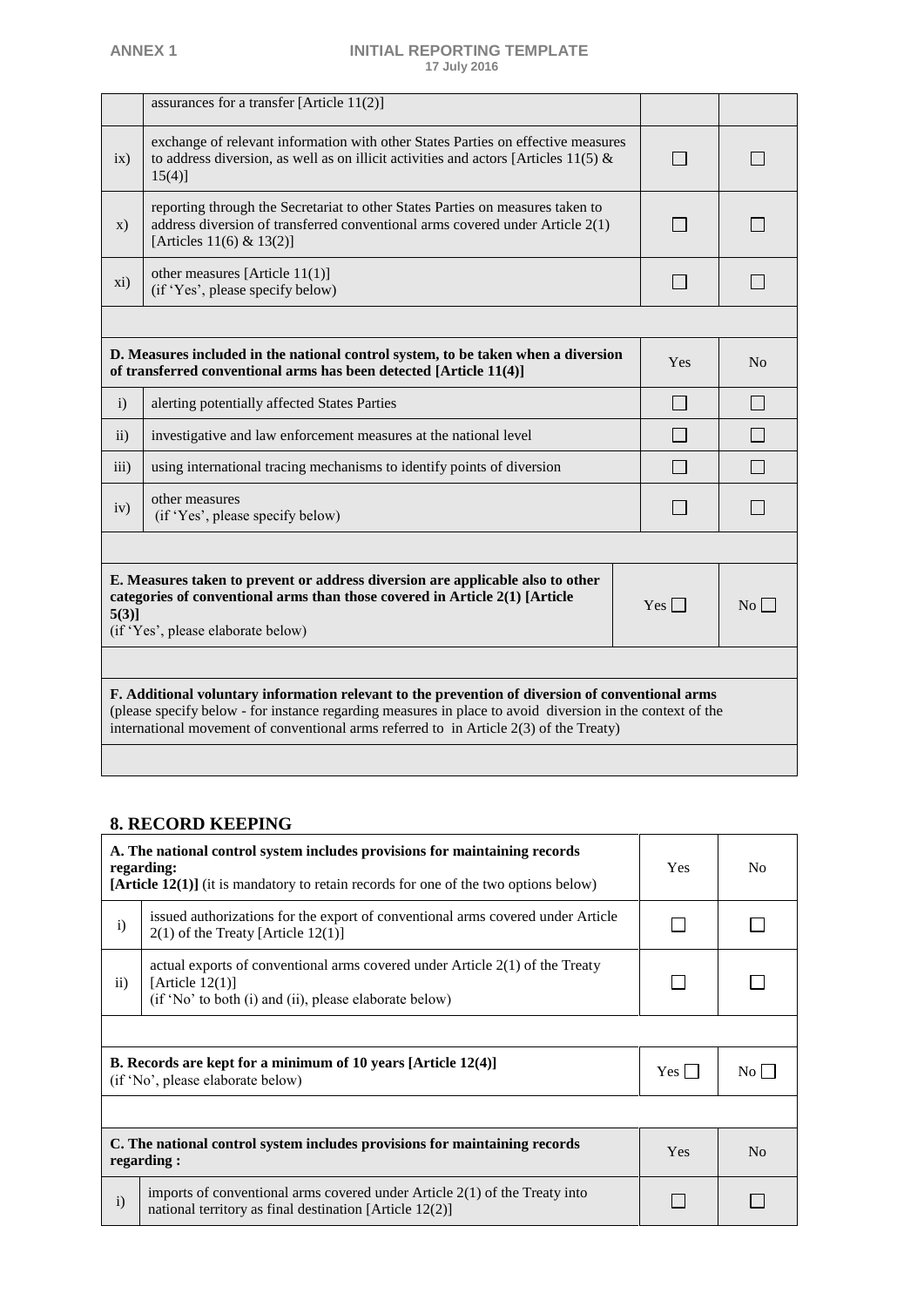| authorizations for the transit and/or trans-shipment through national territory of<br>$\rm ii)$<br>conventional arms covered under Article $2(1)$ of the Treaty [Article 12(2)]                                    |  |     |      |
|--------------------------------------------------------------------------------------------------------------------------------------------------------------------------------------------------------------------|--|-----|------|
| authorizations related to the conduct of brokering activities included in the scope<br>$\overline{iii}$<br>of the national control system (for instance relating to a register of brokers)<br>[Article 10]         |  |     |      |
| D. Records cover other categories of conventional arms than those specified in<br>Article $2(1)$<br>(if 'Yes', please elaborate below)                                                                             |  | Yes | No l |
|                                                                                                                                                                                                                    |  |     |      |
| <b>E.</b> Additional voluntary information relevant to national record keeping<br>(please specify below - for instance types of information preserved in national records for exports and imports<br>respectively) |  |     |      |
|                                                                                                                                                                                                                    |  |     |      |

# **9. REPORTING**

| A. The national control system allows for the provision of information as required<br>by Article $13(3)$<br>(if 'No', please elaborate below)                                                                                             | Yes: |  |
|-------------------------------------------------------------------------------------------------------------------------------------------------------------------------------------------------------------------------------------------|------|--|
|                                                                                                                                                                                                                                           |      |  |
| <b>B.</b> Additional voluntary information relevant to national reporting<br>(please specify below, for instance if national reports are publicly available - if available on the open<br>internet please provide the relevant hyperlink) |      |  |

#### **10. ENFORCEMENT**

| A. Measures are in place that provide the ability to enforce of the national laws<br>and regulations that implement the provisions of the Arms Trade Treaty [Article<br>141<br>(if 'No', please elaborate below)                                                                                        |            | $\overline{N}$ o |
|---------------------------------------------------------------------------------------------------------------------------------------------------------------------------------------------------------------------------------------------------------------------------------------------------------|------------|------------------|
|                                                                                                                                                                                                                                                                                                         |            |                  |
| B. National legislation allows the provision to another State Party of jointly agreed<br>assistance in investigations, prosecutions and judicial proceedings in relation to<br>violations of national measures established pursuant to this Treaty [Article 15(5)]<br>(if 'No', please elaborate below) | $Yes \Box$ | No l             |
|                                                                                                                                                                                                                                                                                                         |            |                  |
| C. National measures have been taken to prevent, in cooperation with other States<br>Parties, the transfer of conventional arms covered under Article 2(1) of the Treaty<br>becoming subject to corrupt practices [Article 15(6)]<br>(please elaborate below)                                           | $Yes \Box$ | No l             |
|                                                                                                                                                                                                                                                                                                         |            |                  |
| D. Additional voluntary information relevant to national enforcement<br>(please elaborate below - for instance measures taken to criminalize offences against national laws and regulations<br>that implement the provisions of the Arms Trade Treaty and to prescribe legal penalties in these cases.) |            |                  |
|                                                                                                                                                                                                                                                                                                         |            |                  |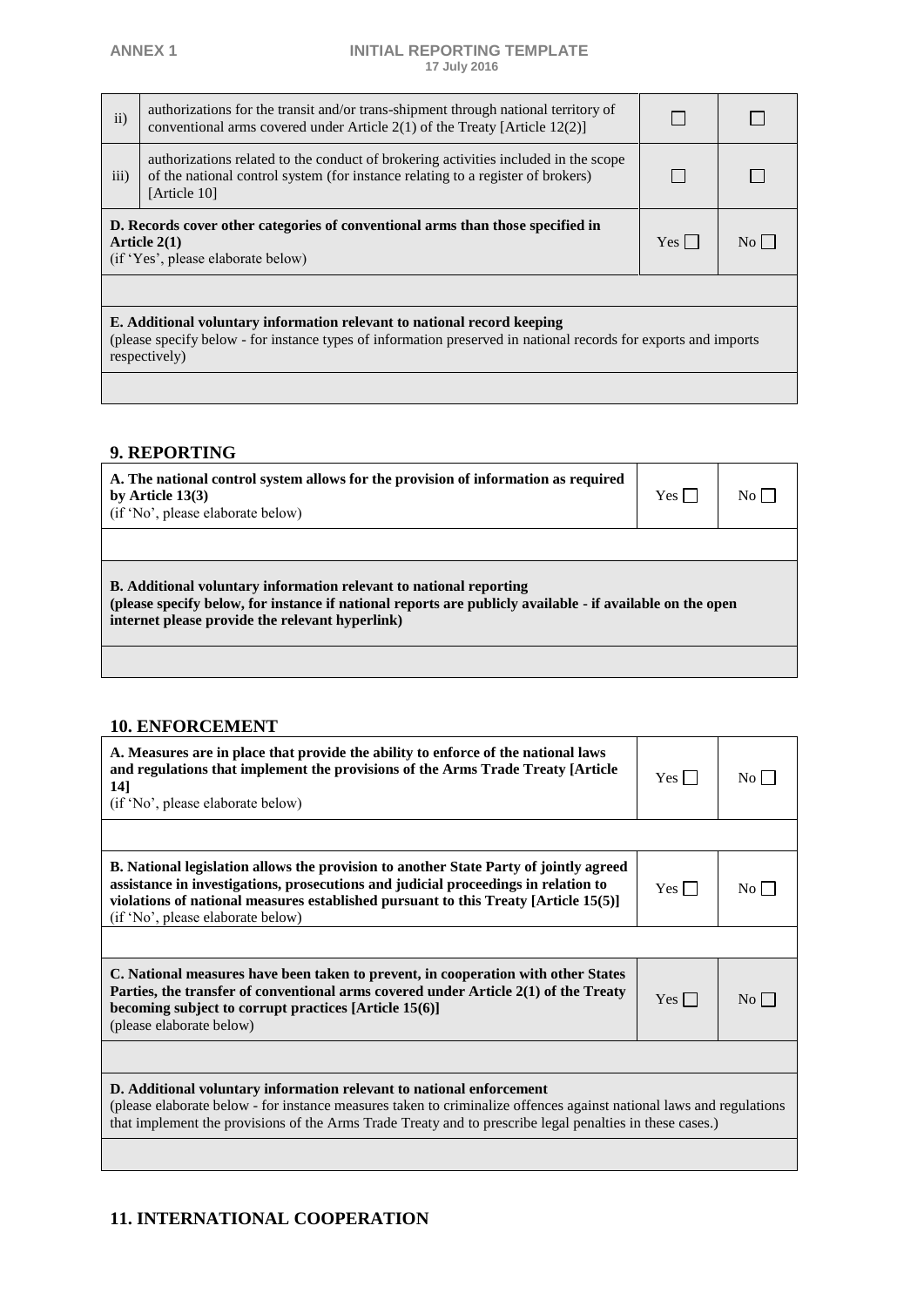| A. Cooperation is possible with other States Parties of the Treaty with a view to its<br>effective implementation, where such cooperation is consistent with national law<br>and security interests $[Article 15(1)]$<br>(if 'No', please elaborate below)                                           | Yes l |  |
|------------------------------------------------------------------------------------------------------------------------------------------------------------------------------------------------------------------------------------------------------------------------------------------------------|-------|--|
|                                                                                                                                                                                                                                                                                                      |       |  |
| <b>B.</b> Additional voluntary information relevant to participation in international cooperation<br>(please elaborate below - for instance in terms of the measures suggested in Article 15, or in terms of<br>participation in international or regional cooperation in the transfer control area) |       |  |
|                                                                                                                                                                                                                                                                                                      |       |  |

# **12. INTERNATIONAL ASSISTANCE**

| A. National regulations and policy allow for the provision - upon request and if in<br>a position to do so - of implementation assistance as set out in Article $16(1)$<br>(if 'No', please elaborate below)   |     | No L |
|----------------------------------------------------------------------------------------------------------------------------------------------------------------------------------------------------------------|-----|------|
|                                                                                                                                                                                                                |     |      |
| <b>B.</b> National regulations and policy allow the provision of financial resources to the<br>voluntary trust fund established under Article 16(3) of the Treaty<br>(if 'No', please elaborate below)         | Yes | No L |
|                                                                                                                                                                                                                |     |      |
| C. Additional voluntary information relevant to the provision- or receipt of implementation assistance<br>(please specify below - for instance regarding assistance provision capacities or assistance needs,) |     |      |
|                                                                                                                                                                                                                |     |      |

# **13. DISPUTE SETTLEMENT**

| A. National regulations and policy allow for consultations and, by mutual consent,<br>cooperation in the settlement of disputes regarding the interpretation or<br>application of the Treaty by at least one of the means outlined in Article $19(1)$<br>(if 'No', please elaborate below) |       | No 1 |
|--------------------------------------------------------------------------------------------------------------------------------------------------------------------------------------------------------------------------------------------------------------------------------------------|-------|------|
|                                                                                                                                                                                                                                                                                            |       |      |
| B. National regulations and policy allow for the settlement of disputes concerning<br>the interpretation or application of the Treaty through recourse by mutual<br>consent to arbitration as outlined in Article 19(2)<br>(if 'No', please elaborate below)                               | Yes l | No I |
|                                                                                                                                                                                                                                                                                            |       |      |
| C. Additional voluntary information relevant to dispute settlement under the terms of the Treaty<br>(please specify below)                                                                                                                                                                 |       |      |
|                                                                                                                                                                                                                                                                                            |       |      |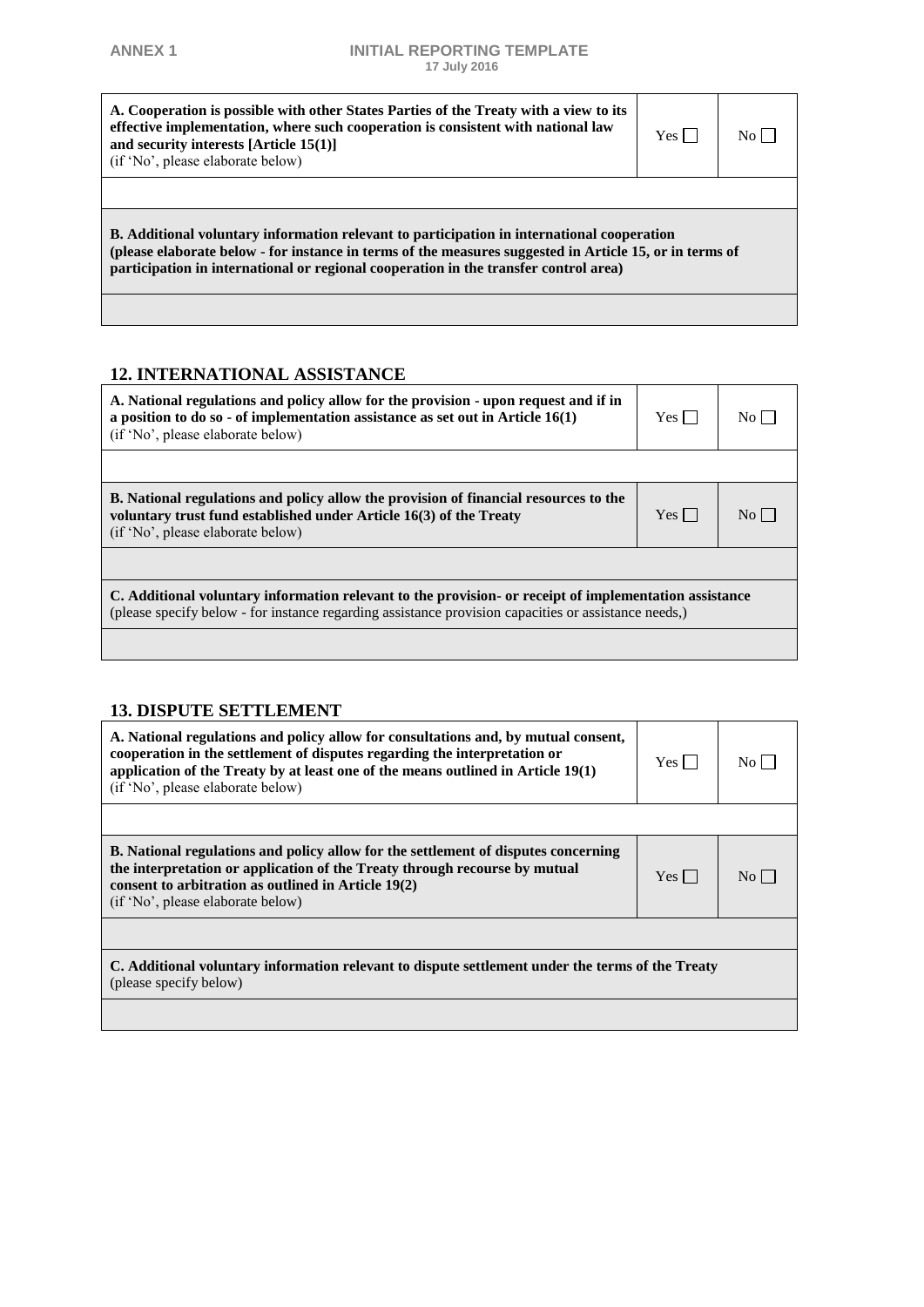(this page is intentionally blank)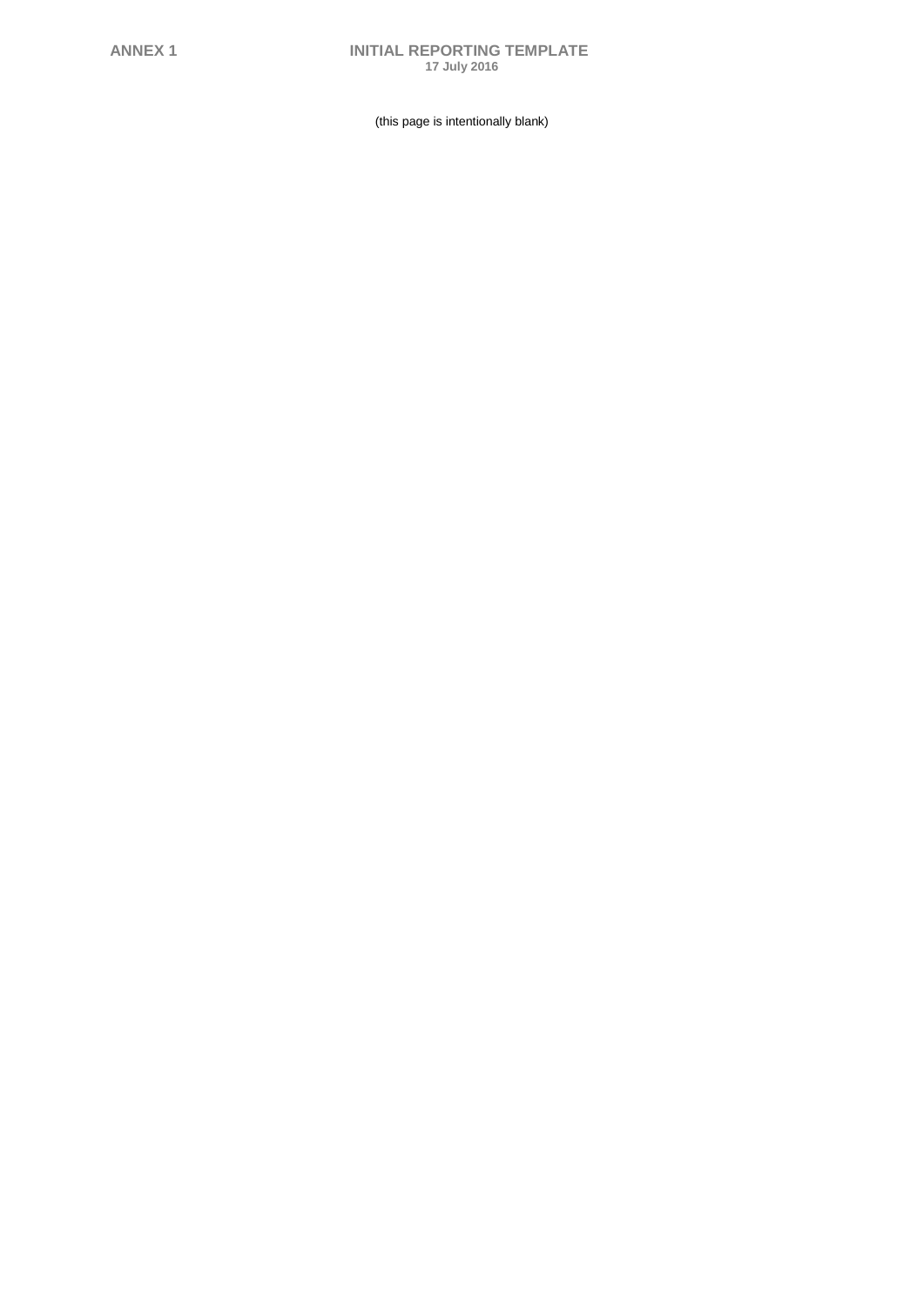# **THE ARMS TRADE TREATY**

# **REPORTING TEMPLATE**

#### **ANNUAL REPORT IN ACCORDANCE WITH ARTICLE 13(3) - EXPORTS AND IMPORTS OF CONVENTIONAL ARMS COVERED UNDER ARTICLE 2 (1)**

This provisional template is intended for use by States Parties to the Arms Trade Treaty when preparing their annual report in accordance with the Treaty's Article 13(3).

The template has two main tables, one for exports and the other for imports. The tables are similar in construction, making it possible to have a common set of explanatory notes for both.

Article 5(3) of the Treaty states that "National definitions of any of the categories covered under Article 2 (1) (a)-(g) shall not cover less than the descriptions used in the United Nations Register of Conventional Arms at the time of entry into force of this Treaty". Against this background, Annex 1 reproduces the UN Registry Definitions of Categories I-VII at the time of the ATT's entry into force. For category VIII (small arms and light weapons), the UN Registry template for voluntary reporting of this category at the time of the ATT's entry into force has been employed as an approximation.

Annex 2 allows reporting States Parties to, if they so wish, include more specific information on national definitions of reported categories.

Annex 3 comprises two templates for nil reports, one for exports and one for imports. They may be used in place of a report in table format if a States Party has no transactions to report.

The title page of the template contains information on the submitting country and authority, but also a 'table of contents' in tick-box form, to indicate which of the different available forms have been included in the national submission. There is also a (voluntary) section where the reporting Government may indicate whether any commercially sensitive and/or national security-related data has been withheld in accordance with Article 13.3 of the Treaty

On the title page of each of the four reporting forms (exports, imports, nil exports, nil imports) a State Party has the option of indicating that the form is for distribution only to other States Parties to the Treaty. This makes it possible to restrict access to some forms but not others, which provides an additional measure of flexibility to the reporting States Party.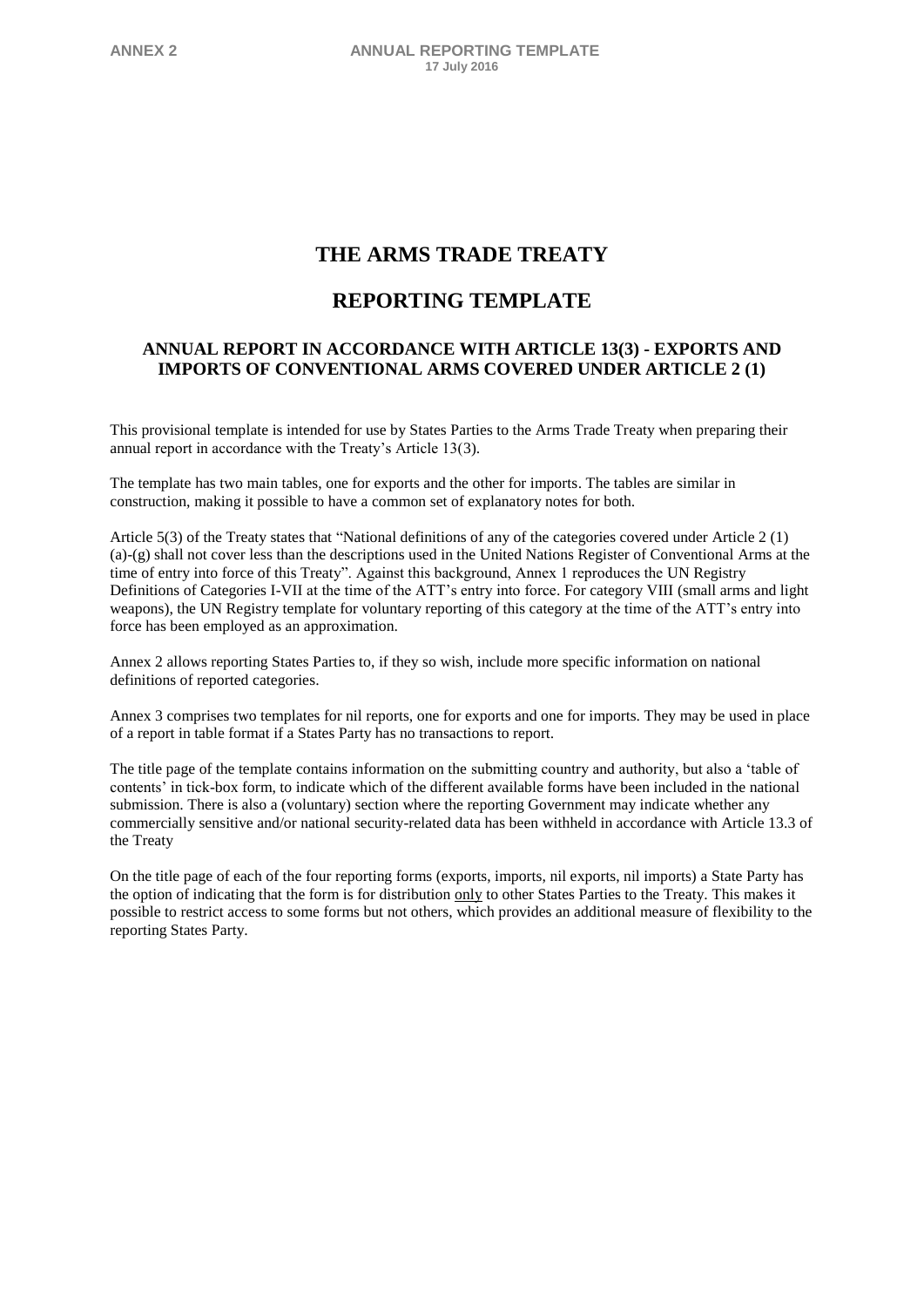# **GOVERNMENT OF \_\_\_\_\_\_\_\_\_\_\_\_\_\_\_\_\_\_\_\_\_\_\_\_\_\_\_\_\_\_\_\_\_\_\_\_\_\_\_\_\_\_\_\_\_\_\_\_\_\_\_\_\_\_\_\_**

# **ANNUAL REPORT ON EXPORTS AND IMPORTS OF CONVENTIONAL ARMS, IN ACCORDANCE WITH ARTICLE 13(3) OF THE ARMS TRADE TREATY**

**REPORT FOR THE CALENDAR YEAR \_\_\_\_\_\_\_\_\_\_\_\_**

**National Point of Contact for this Report:** 

| Name:                |  |
|----------------------|--|
| <b>Organisation:</b> |  |
| <b>Fixed Phone:</b>  |  |
| <b>Mobile Phone:</b> |  |
| <b>Fax:</b>          |  |
| E-mail:              |  |

| Date of Submission : |  |
|----------------------|--|
|----------------------|--|

|                  | <b>Contents of report</b> (check as appropriate)                 | Yes | No |
|------------------|------------------------------------------------------------------|-----|----|
| $\mathbf{i}$     | Nil report on exports of conventional arms                       |     |    |
| $\rm ii)$        | Nil report on imports of conventional arms                       |     |    |
| $\overline{111}$ | Annual report on exports of conventional arms                    |     |    |
| iv)              | Annual report on imports of conventional arms                    |     |    |
| V)               | National definitions of categories of conventional arms reported |     |    |

| Scope of report (voluntary information)                                                                                                                       | Yes | $\rm No$ |
|---------------------------------------------------------------------------------------------------------------------------------------------------------------|-----|----------|
| In the submitted report, some commercially sensitive and/or national security-related<br>data has been withheld in accordance with Article 13.3 of the Treaty |     |          |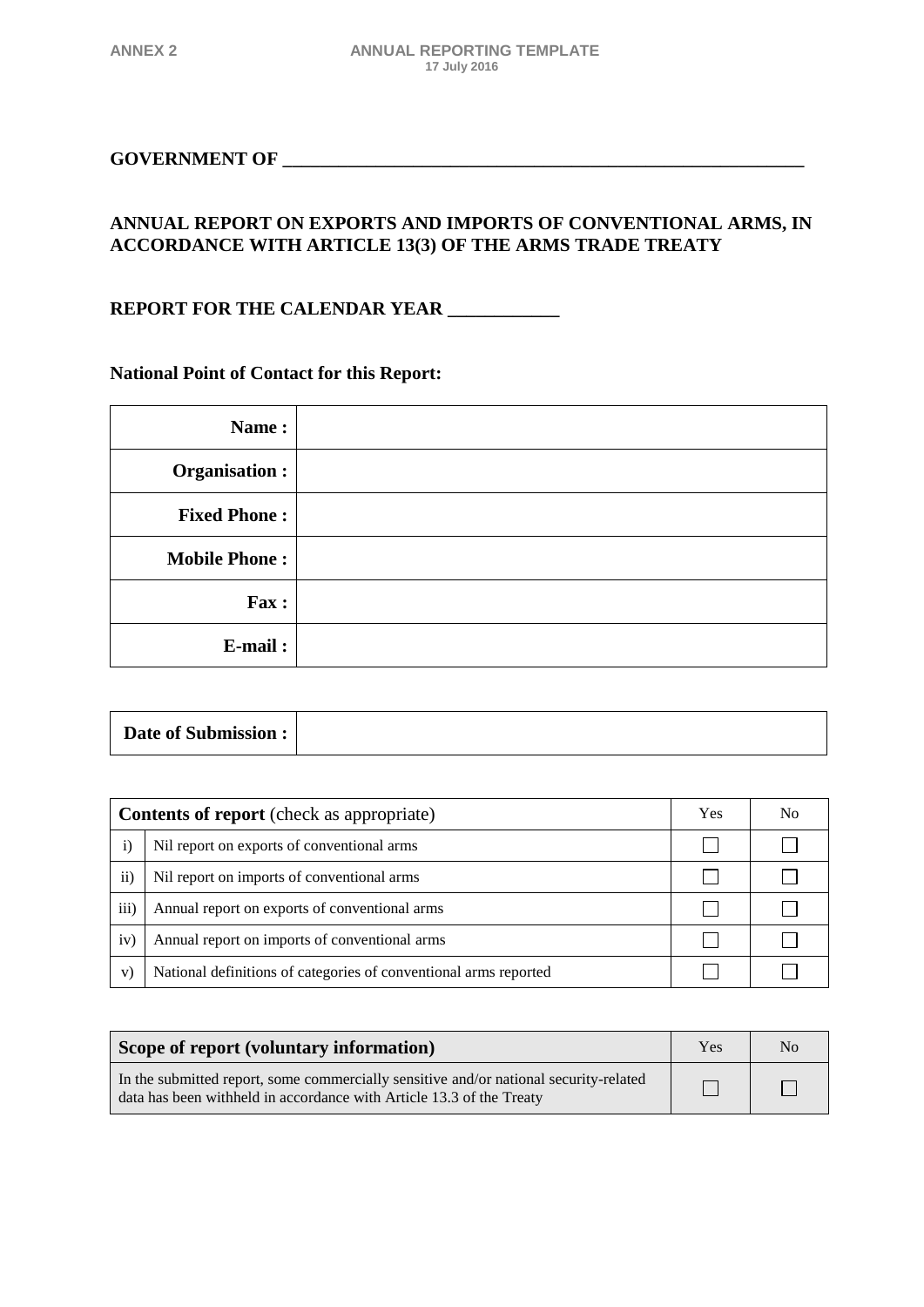# **EXPORTS OF CONVENTIONAL ARMS<sup>1</sup>**

#### **- SHADED COLUMNS AND ROWS REPRESENT VOLUNTARY INFORMATION -**

| $\mathbf{r}$<br>country<br>Reporting c |  | <b>Year</b><br>_alendar | <b>DC</b><br>. date<br>∴utot |
|----------------------------------------|--|-------------------------|------------------------------|
|----------------------------------------|--|-------------------------|------------------------------|

| In this report, the following definition of the term exports was used <sup>3</sup> (check as appropriate) : |                  |    |  |  |  |
|-------------------------------------------------------------------------------------------------------------|------------------|----|--|--|--|
| Physical transfer of items across a national border:                                                        | $Yes \mid \mid$  | No |  |  |  |
| Transfer of title:                                                                                          | Yes              | No |  |  |  |
| Transfer of control:                                                                                        | Yes              | No |  |  |  |
| Other (please provide a brief description below) :                                                          | $Yes \mid \cdot$ | No |  |  |  |
|                                                                                                             |                  |    |  |  |  |

| This<br>Annual Report on exports is available only to States F.<br><b>Parties</b> |  |
|-----------------------------------------------------------------------------------|--|
|-----------------------------------------------------------------------------------|--|

|                                                                                                                                                   | Category of arms <sup>4</sup> | <b>Authorised or</b><br>actual exports <sup>3</sup> |                                 | Extent of exports <sup>6</sup><br>(choose one or both) |                           | <b>Final importing</b>    | State of origin                      | Remarks <sup>11</sup>              |  |
|---------------------------------------------------------------------------------------------------------------------------------------------------|-------------------------------|-----------------------------------------------------|---------------------------------|--------------------------------------------------------|---------------------------|---------------------------|--------------------------------------|------------------------------------|--|
| $[I-VIII]$                                                                                                                                        | Auth.                         | Act.                                                | Number of<br>items <sup>7</sup> | Value <sup>8</sup>                                     | <b>State</b> <sup>9</sup> | (if not exporter) $^{10}$ | <b>Description of</b><br><b>Item</b> | <b>Comments on</b><br>the transfer |  |
|                                                                                                                                                   |                               |                                                     |                                 |                                                        |                           |                           |                                      |                                    |  |
| <b>A. I-VII UN Registry Categories</b> <sup>12</sup> (national definitions shall not cover less than the definitions provided in Annex $1^{13}$ ) |                               |                                                     |                                 |                                                        |                           |                           |                                      |                                    |  |
|                                                                                                                                                   | <b>Battle tanks</b>           |                                                     |                                 |                                                        |                           |                           |                                      |                                    |  |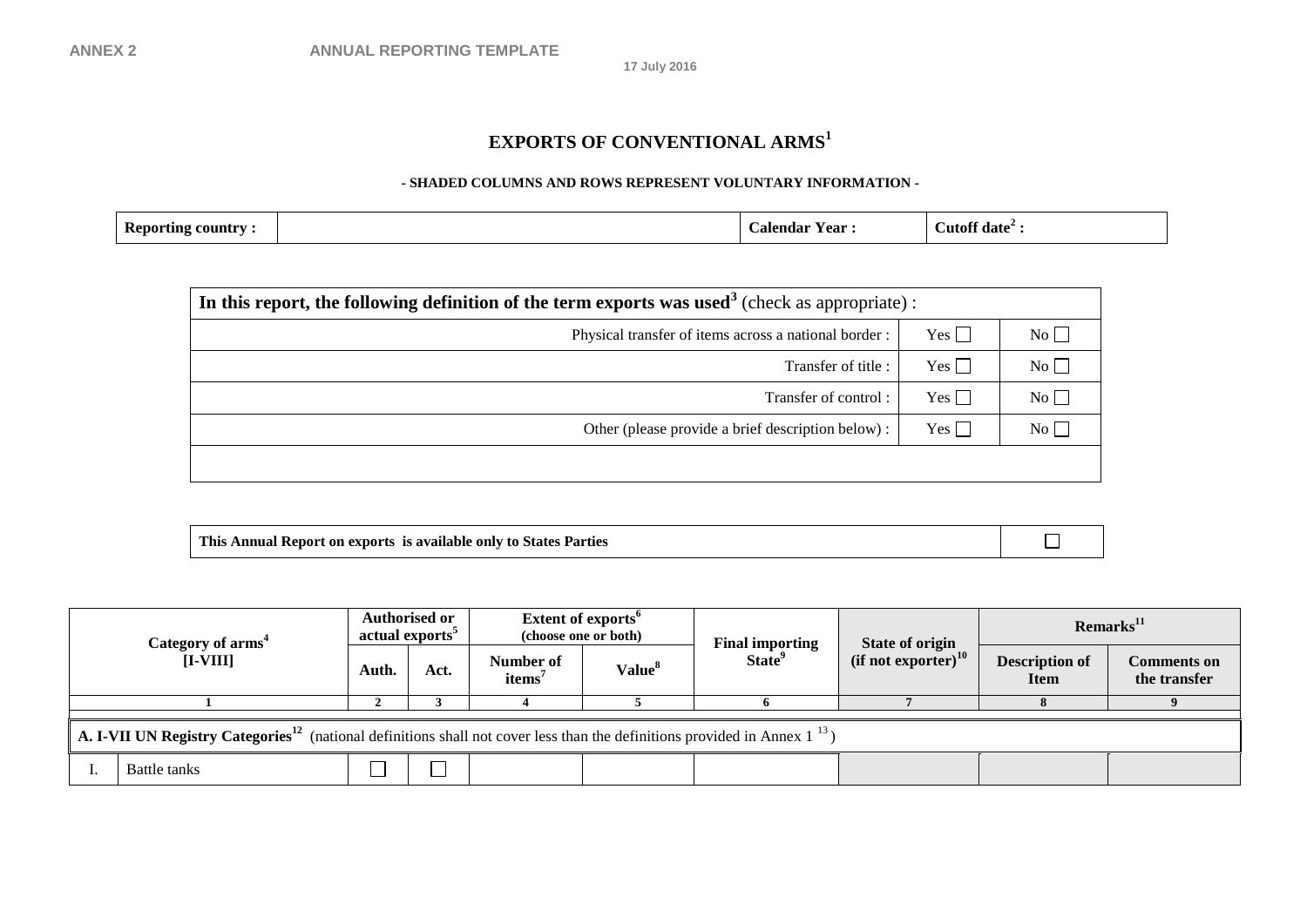| Category of arms <sup>4</sup><br>$[I-VIII]$ |                                                         | <b>Authorised or</b><br>actual exports <sup>5</sup> |                | Extent of exports <sup>6</sup><br>(choose one or both) |                    | <b>Final importing</b> | <b>State of origin</b>                      | $\mathrm{Remarks}^{11}$              |                                    |   |
|---------------------------------------------|---------------------------------------------------------|-----------------------------------------------------|----------------|--------------------------------------------------------|--------------------|------------------------|---------------------------------------------|--------------------------------------|------------------------------------|---|
|                                             |                                                         | Auth.                                               | Act.           | Number of<br>items <sup>7</sup>                        | Value <sup>8</sup> | State <sup>9</sup>     | $(if not \text{ exper}^{\mathcal{O}})^{10}$ | <b>Description of</b><br><b>Item</b> | <b>Comments</b> on<br>the transfer |   |
|                                             | $\mathbf{1}$                                            |                                                     | $\overline{2}$ | $\overline{\mathbf{3}}$                                | $\overline{4}$     | $\overline{5}$         | 6                                           | $\overline{7}$                       | 8                                  | 9 |
| Π.                                          | Armoured combat vehicles                                |                                                     | П              | $\Box$                                                 |                    |                        |                                             |                                      |                                    |   |
| III.                                        | Large-calibre artillery systems                         |                                                     | $\Box$         | $\Box$                                                 |                    |                        |                                             |                                      |                                    |   |
| IV.                                         | Combat Aircraft                                         | a) manned                                           | $\Box$         | $\Box$                                                 |                    |                        |                                             |                                      |                                    |   |
|                                             |                                                         | b) unmanned                                         | П              | $\Box$                                                 |                    |                        |                                             |                                      |                                    |   |
| V.                                          | Attack                                                  | a) manned                                           | $\Box$         | $\Box$                                                 |                    |                        |                                             |                                      |                                    |   |
|                                             | helicopters                                             | b) unmanned                                         | $\Box$         | $\Box$                                                 |                    |                        |                                             |                                      |                                    |   |
| VI.                                         | Warships                                                |                                                     | П              | $\Box$                                                 |                    |                        |                                             |                                      |                                    |   |
| VII.                                        | Missiles &                                              | a) Missiles etc                                     | $\Box$         | $\Box$                                                 |                    |                        |                                             |                                      |                                    |   |
|                                             | missile launchers                                       | b) MANPADS                                          | $\Box$         | $\Box$                                                 |                    |                        |                                             |                                      |                                    |   |
|                                             | B. VIII. Small Arms and Light Weapons <sup>14, 15</sup> |                                                     |                |                                                        |                    |                        |                                             |                                      |                                    |   |
|                                             | <b>Small Arms</b> (aggregated) <sup>16</sup>            |                                                     | $\Box$         | $\Box$                                                 |                    |                        |                                             |                                      |                                    |   |
| 1.                                          | Revolvers and self-loading pistols                      |                                                     | $\Box$         | $\Box$                                                 |                    |                        |                                             |                                      |                                    |   |
| 2.                                          | Rifles and carbines                                     |                                                     | $\Box$         | $\Box$                                                 |                    |                        |                                             |                                      |                                    |   |
| 3.                                          | Sub-machine guns                                        |                                                     | $\Box$         | $\Box$                                                 |                    |                        |                                             |                                      |                                    |   |
| 4.                                          | Assault rifles                                          |                                                     | $\Box$         | $\Box$                                                 |                    |                        |                                             |                                      |                                    |   |
| 5.                                          | Light machine guns                                      |                                                     | $\Box$         | $\Box$                                                 |                    |                        |                                             |                                      |                                    |   |
| Others<br>6.                                |                                                         | $\Box$                                              | $\Box$         |                                                        |                    |                        |                                             |                                      |                                    |   |
|                                             | Light Weapons (aggregated) <sup>17</sup>                |                                                     | $\Box$         | $\overline{\phantom{a}}$                               |                    |                        |                                             |                                      |                                    |   |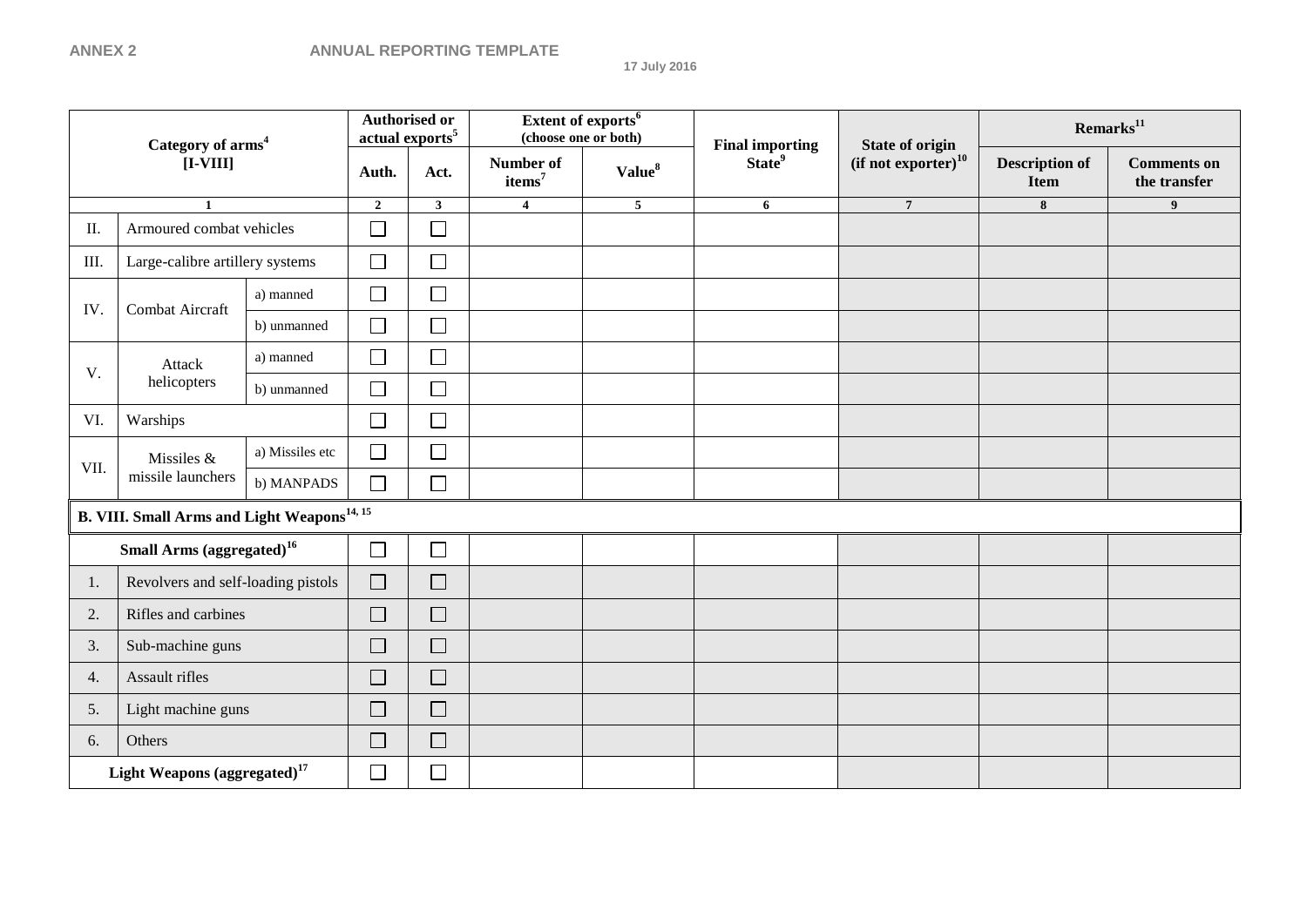| Category of arms <sup>4</sup><br>$[I-VIII]$ |                                                                           | <b>Authorised or</b><br>actual exports <sup>5</sup> |              | Extent of exports <sup>6</sup><br>(choose one or both) |                    |                                       | <b>State of origin</b>             | $\mathrm{Remarks}^{11}$              |                                    |
|---------------------------------------------|---------------------------------------------------------------------------|-----------------------------------------------------|--------------|--------------------------------------------------------|--------------------|---------------------------------------|------------------------------------|--------------------------------------|------------------------------------|
|                                             |                                                                           | Auth.                                               | Act.         | Number of<br>items <sup>7</sup>                        | Value <sup>8</sup> | Final importing<br>State <sup>9</sup> | $(i$ f not exporter) <sup>10</sup> | <b>Description of</b><br><b>Item</b> | <b>Comments</b> on<br>the transfer |
|                                             | 1                                                                         | $\overline{2}$                                      | $\mathbf{3}$ | $\overline{4}$                                         | 5                  | 6                                     | $7\phantom{.0}$                    | 8                                    | 9                                  |
| -1.                                         | Heavy machine guns                                                        | $\mathcal{L}$                                       | $\Box$       |                                                        |                    |                                       |                                    |                                      |                                    |
| $\overline{2}$ .                            | Hand-held under-barrel and<br>mounted grenade launchers                   | $\Box$                                              | $\Box$       |                                                        |                    |                                       |                                    |                                      |                                    |
| 3.                                          | Portable anti-tank guns                                                   | $\Box$                                              | $\Box$       |                                                        |                    |                                       |                                    |                                      |                                    |
| 4.                                          | Recoilless rifles                                                         | $\Box$                                              | $\Box$       |                                                        |                    |                                       |                                    |                                      |                                    |
| 5.                                          | Portable anti-tank missile<br>launchers and rocket systems                | $\mathcal{L}_{\mathcal{A}}$                         | $\Box$       |                                                        |                    |                                       |                                    |                                      |                                    |
| 6.                                          | Mortars of calibres less than 75<br>mm                                    | $\Box$                                              | $\Box$       |                                                        |                    |                                       |                                    |                                      |                                    |
| 7.                                          | Others                                                                    | $\Box$                                              | $\Box$       |                                                        |                    |                                       |                                    |                                      |                                    |
|                                             | C. Voluntary National Categories <sup>18</sup> (please define in Annex 2) |                                                     |              |                                                        |                    |                                       |                                    |                                      |                                    |
|                                             |                                                                           | $\Box$                                              | $\Box$       |                                                        |                    |                                       |                                    |                                      |                                    |
|                                             |                                                                           |                                                     | $\Box$       |                                                        |                    |                                       |                                    |                                      |                                    |
|                                             |                                                                           | $\Box$                                              | $\Box$       |                                                        |                    |                                       |                                    |                                      |                                    |
|                                             |                                                                           | П                                                   | $\Box$       |                                                        |                    |                                       |                                    |                                      |                                    |
|                                             |                                                                           | $\Box$                                              | $\Box$       |                                                        |                    |                                       |                                    |                                      |                                    |
|                                             |                                                                           | $\mathcal{L}_{\mathcal{A}}$                         | a.           |                                                        |                    |                                       |                                    |                                      |                                    |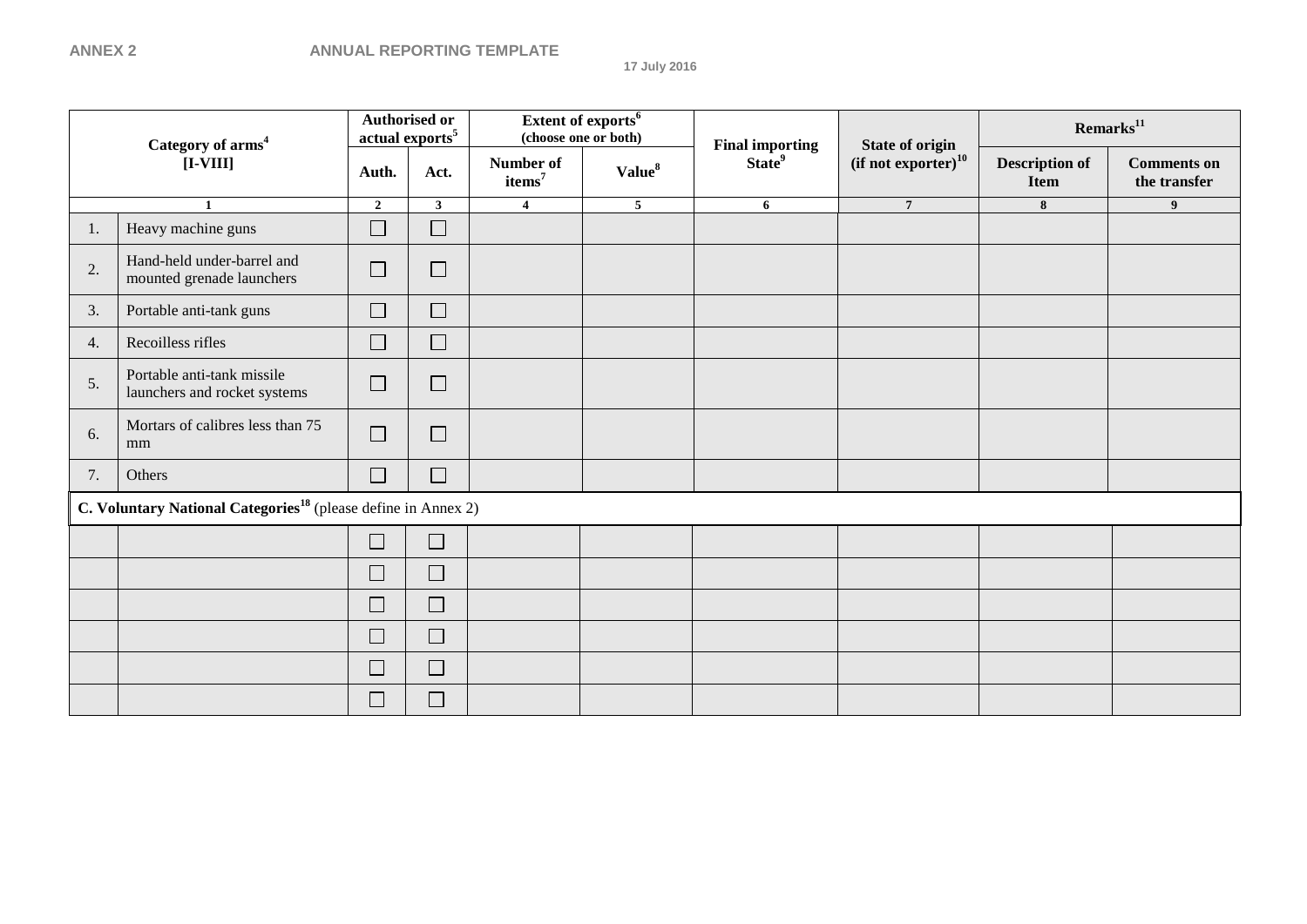# **IMPORTS OF CONVENTIONAL ARMS<sup>1</sup>**

#### **- SHADED COLUMNS AND ROWS REPRESENT VOLUNTARY INFORMATION -**

| $\mathbf{r}$<br><b>Reporting</b><br>country |  | Lalendar<br>r ear | $\theta$<br>. date<br>. utot |
|---------------------------------------------|--|-------------------|------------------------------|
|---------------------------------------------|--|-------------------|------------------------------|

| In this report, the following definition of the term imports was used <sup>3</sup> (check as appropriate) : |                 |    |  |  |  |
|-------------------------------------------------------------------------------------------------------------|-----------------|----|--|--|--|
| Physical transfer of items across a national border :                                                       | $Yes \mid \mid$ | No |  |  |  |
| Transfer of title:                                                                                          | $Yes$           | No |  |  |  |
| Transfer of control:                                                                                        | $Yes$           | No |  |  |  |
| Other (please provide a brief description below):                                                           | $Yes$           | No |  |  |  |
|                                                                                                             |                 |    |  |  |  |

| This Annual Report on imports is available only to States Parties |  |
|-------------------------------------------------------------------|--|
|                                                                   |  |

| Category of arms <sup>4</sup><br>$[I-VIII]$ |                                                                                                                                                         | <b>Authorised or</b><br>actual imports <sup>5</sup> |      | Extent of imports <sup>6</sup><br>(choose one or both) |                    |                        | <b>State of origin</b>    | Remarks <sup>11</sup>                |                                    |
|---------------------------------------------|---------------------------------------------------------------------------------------------------------------------------------------------------------|-----------------------------------------------------|------|--------------------------------------------------------|--------------------|------------------------|---------------------------|--------------------------------------|------------------------------------|
|                                             |                                                                                                                                                         | Auth.                                               | Act. | Number of<br>items'                                    | Value <sup>8</sup> | <b>Exporting State</b> | (if not exporter) $^{10}$ | <b>Description of</b><br><b>Item</b> | <b>Comments on the</b><br>transfer |
|                                             |                                                                                                                                                         |                                                     |      |                                                        |                    |                        |                           |                                      |                                    |
|                                             | <b>A. I-VII UN Registry Categories</b> <sup>12</sup> (national definitions shall not cover less than the definitions provided in Annex 1) <sup>13</sup> |                                                     |      |                                                        |                    |                        |                           |                                      |                                    |
|                                             | Battle tanks                                                                                                                                            |                                                     |      |                                                        |                    |                        |                           |                                      |                                    |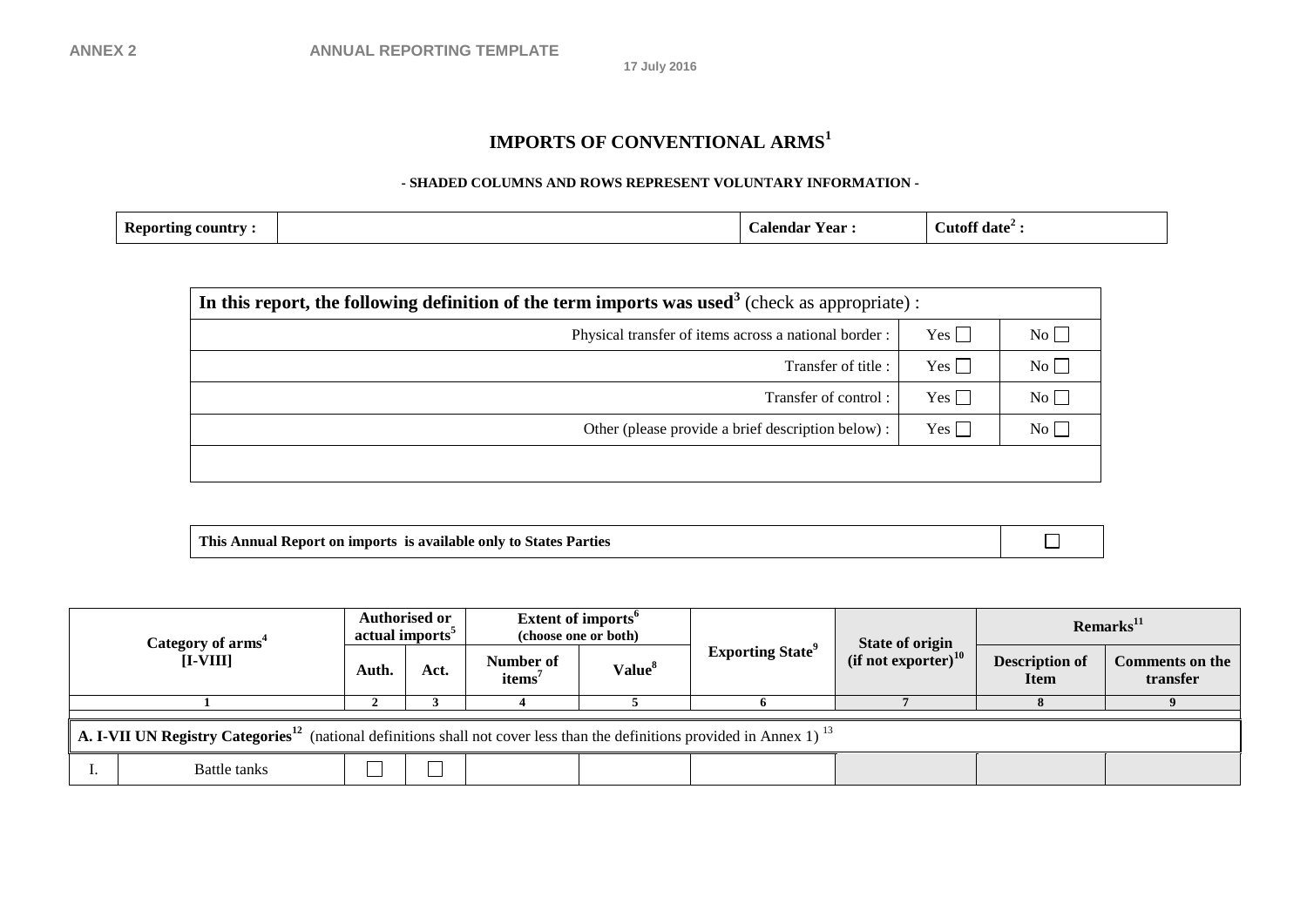|                                          | Category of arms <sup>4</sup>                                  |                 |                             | <b>Authorised or</b><br>actual imports <sup>5</sup> | Extent of imports <sup>6</sup><br>(choose one or both) |                    |                                    | <b>State of origin</b>    | $\mathrm{Remarks}^{11}$              |                                    |
|------------------------------------------|----------------------------------------------------------------|-----------------|-----------------------------|-----------------------------------------------------|--------------------------------------------------------|--------------------|------------------------------------|---------------------------|--------------------------------------|------------------------------------|
|                                          | $[I-VIII]$                                                     |                 | Auth.                       | Act.                                                | Number of<br>items $7$                                 | Value <sup>8</sup> | <b>Exporting State<sup>9</sup></b> | $(i$ f not exporter) $10$ | <b>Description of</b><br><b>Item</b> | <b>Comments on the</b><br>transfer |
|                                          | $\mathbf{1}$                                                   |                 | $\overline{2}$              | $\overline{\mathbf{3}}$                             | $\overline{4}$                                         | $\overline{5}$     | $\overline{6}$                     | $\overline{7}$            | $\overline{\mathbf{8}}$              | $\overline{9}$                     |
| II.                                      | Armoured combat vehicles                                       |                 | $\Box$                      | $\Box$                                              |                                                        |                    |                                    |                           |                                      |                                    |
| III.                                     | Large-calibre artillery systems                                |                 | $\Box$                      | $\Box$                                              |                                                        |                    |                                    |                           |                                      |                                    |
| IV.                                      | Combat aircraft                                                | a) manned       | $\Box$                      | $\Box$                                              |                                                        |                    |                                    |                           |                                      |                                    |
|                                          |                                                                | b) unmanned     | $\Box$                      | $\Box$                                              |                                                        |                    |                                    |                           |                                      |                                    |
| V.                                       | Attack                                                         | a) manned       | $\Box$                      | $\Box$                                              |                                                        |                    |                                    |                           |                                      |                                    |
|                                          | helicopters                                                    | b) unmanned     | $\Box$                      | $\Box$                                              |                                                        |                    |                                    |                           |                                      |                                    |
| VI.                                      | Warships                                                       |                 | $\Box$                      | $\Box$                                              |                                                        |                    |                                    |                           |                                      |                                    |
|                                          | Missiles &<br>VII.<br>missile<br>launchers                     | a) Missiles etc | $\mathcal{L}_{\mathcal{A}}$ | $\Box$                                              |                                                        |                    |                                    |                           |                                      |                                    |
|                                          |                                                                | b) MANPADS      | $\Box$                      | $\Box$                                              |                                                        |                    |                                    |                           |                                      |                                    |
|                                          | <b>B. VIII. Small Arms and Light Weapons</b> <sup>14, 15</sup> |                 |                             |                                                     |                                                        |                    |                                    |                           |                                      |                                    |
|                                          | Small Arms (aggregated) <sup>16</sup>                          |                 | $\Box$                      | $\Box$                                              |                                                        |                    |                                    |                           |                                      |                                    |
| 1.                                       | Revolvers and self-loading<br>pistols                          |                 | $\Box$                      | $\Box$                                              |                                                        |                    |                                    |                           |                                      |                                    |
| 2.                                       | Rifles and carbines                                            |                 | $\Box$                      | $\Box$                                              |                                                        |                    |                                    |                           |                                      |                                    |
| 3.                                       | Sub-machine guns                                               |                 | $\Box$                      | $\Box$                                              |                                                        |                    |                                    |                           |                                      |                                    |
| 4.                                       | Assault rifles                                                 |                 | $\Box$                      | $\Box$                                              |                                                        |                    |                                    |                           |                                      |                                    |
| 5.                                       | Light machine guns                                             |                 | $\Box$                      | $\Box$                                              |                                                        |                    |                                    |                           |                                      |                                    |
| 6.                                       | Others                                                         |                 | $\Box$                      | $\Box$                                              |                                                        |                    |                                    |                           |                                      |                                    |
| Light Weapons (aggregated) <sup>17</sup> |                                                                | $\Box$          | $\Box$                      |                                                     |                                                        |                    |                                    |                           |                                      |                                    |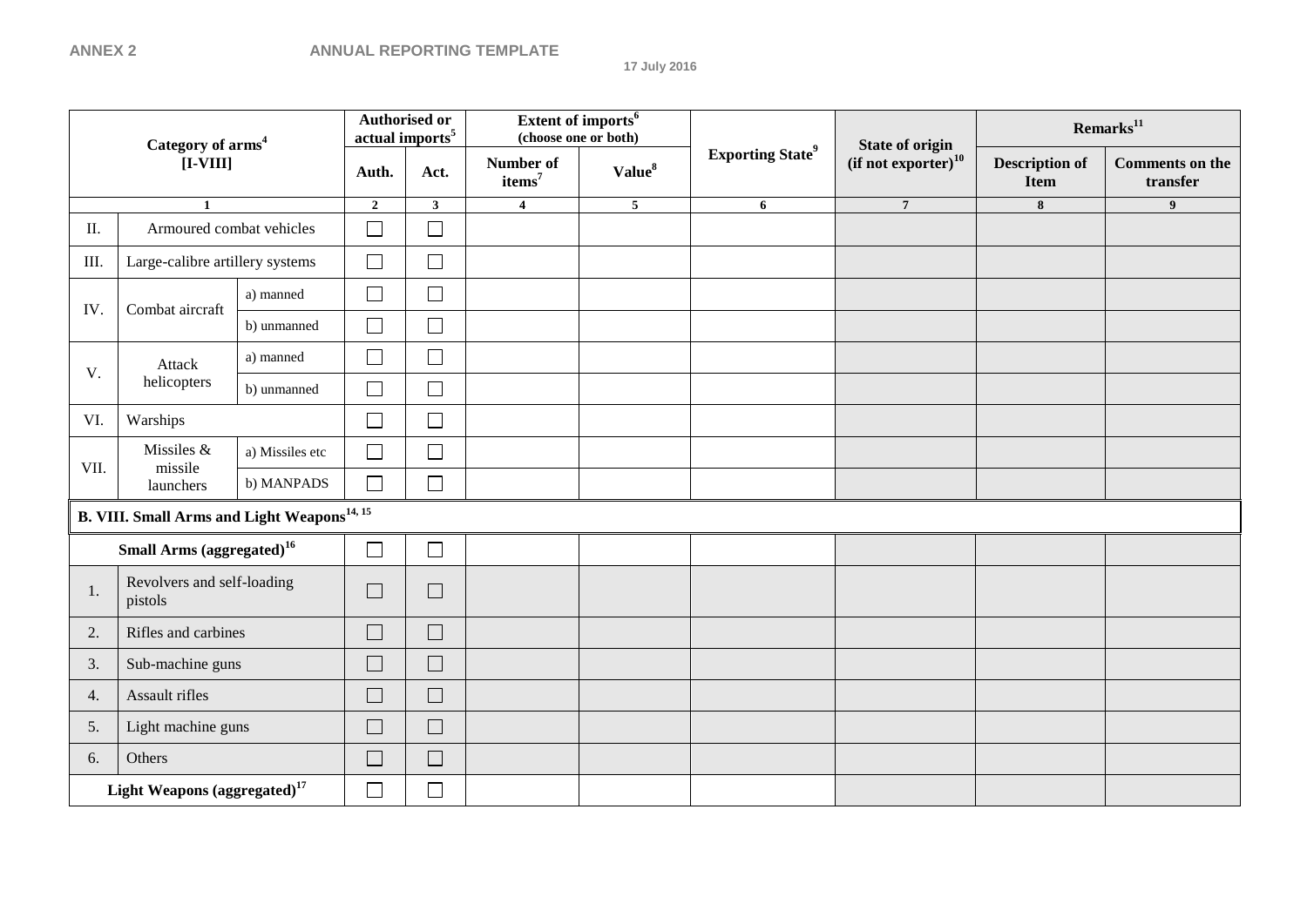|            | Category of arms <sup>4</sup>                                             |                             | <b>Authorised or</b><br>actual imports <sup>5</sup> | Extent of imports <sup>6</sup><br>(choose one or both) |                    | <b>Exporting State</b> <sup>9</sup> | <b>State of origin</b><br>$(if not \text{ exporter})^{10}$ | $\mathrm{Remarks}^{11}$              |                                    |
|------------|---------------------------------------------------------------------------|-----------------------------|-----------------------------------------------------|--------------------------------------------------------|--------------------|-------------------------------------|------------------------------------------------------------|--------------------------------------|------------------------------------|
| $[I-VIII]$ |                                                                           | Auth.                       | Act.                                                | Number of<br>items $7$                                 | Value <sup>8</sup> |                                     |                                                            | <b>Description of</b><br><b>Item</b> | <b>Comments</b> on the<br>transfer |
|            | 1                                                                         | $\overline{2}$              | $\mathbf{3}$                                        | $\overline{4}$                                         | $\overline{5}$     | 6                                   | $7\overline{ }$                                            | 8                                    | 9                                  |
| 1.         | Heavy machine guns                                                        | $\overline{\phantom{a}}$    | $\Box$                                              |                                                        |                    |                                     |                                                            |                                      |                                    |
| 2.         | Hand-held under-barrel and<br>mounted grenade launchers                   | $\Box$                      | $\Box$                                              |                                                        |                    |                                     |                                                            |                                      |                                    |
| 3.         | Portable anti-tank guns                                                   | $\Box$                      | $\Box$                                              |                                                        |                    |                                     |                                                            |                                      |                                    |
| 4.         | Recoilless rifles                                                         | $\Box$                      | $\Box$                                              |                                                        |                    |                                     |                                                            |                                      |                                    |
| 5.         | Portable anti-tank missile<br>launchers and rocket systems                | $\Box$                      | $\Box$                                              |                                                        |                    |                                     |                                                            |                                      |                                    |
| 6.         | Mortars of calibres less than 75<br>mm                                    | $\Box$                      | $\Box$                                              |                                                        |                    |                                     |                                                            |                                      |                                    |
| 7.         | Others                                                                    | $\Box$                      | $\Box$                                              |                                                        |                    |                                     |                                                            |                                      |                                    |
|            | C. Voluntary National Categories <sup>18</sup> (please define in Annex 2) |                             |                                                     |                                                        |                    |                                     |                                                            |                                      |                                    |
|            |                                                                           | $\Box$                      | $\Box$                                              |                                                        |                    |                                     |                                                            |                                      |                                    |
|            |                                                                           | $\Box$                      | $\Box$                                              |                                                        |                    |                                     |                                                            |                                      |                                    |
|            |                                                                           | $\Box$                      | $\Box$                                              |                                                        |                    |                                     |                                                            |                                      |                                    |
|            |                                                                           | $\Box$                      | $\Box$                                              |                                                        |                    |                                     |                                                            |                                      |                                    |
|            |                                                                           | l.                          | $\mathcal{L}_{\mathcal{A}}$                         |                                                        |                    |                                     |                                                            |                                      |                                    |
|            |                                                                           | $\mathcal{L}_{\mathcal{A}}$ | $\mathbf{L}$                                        |                                                        |                    |                                     |                                                            |                                      |                                    |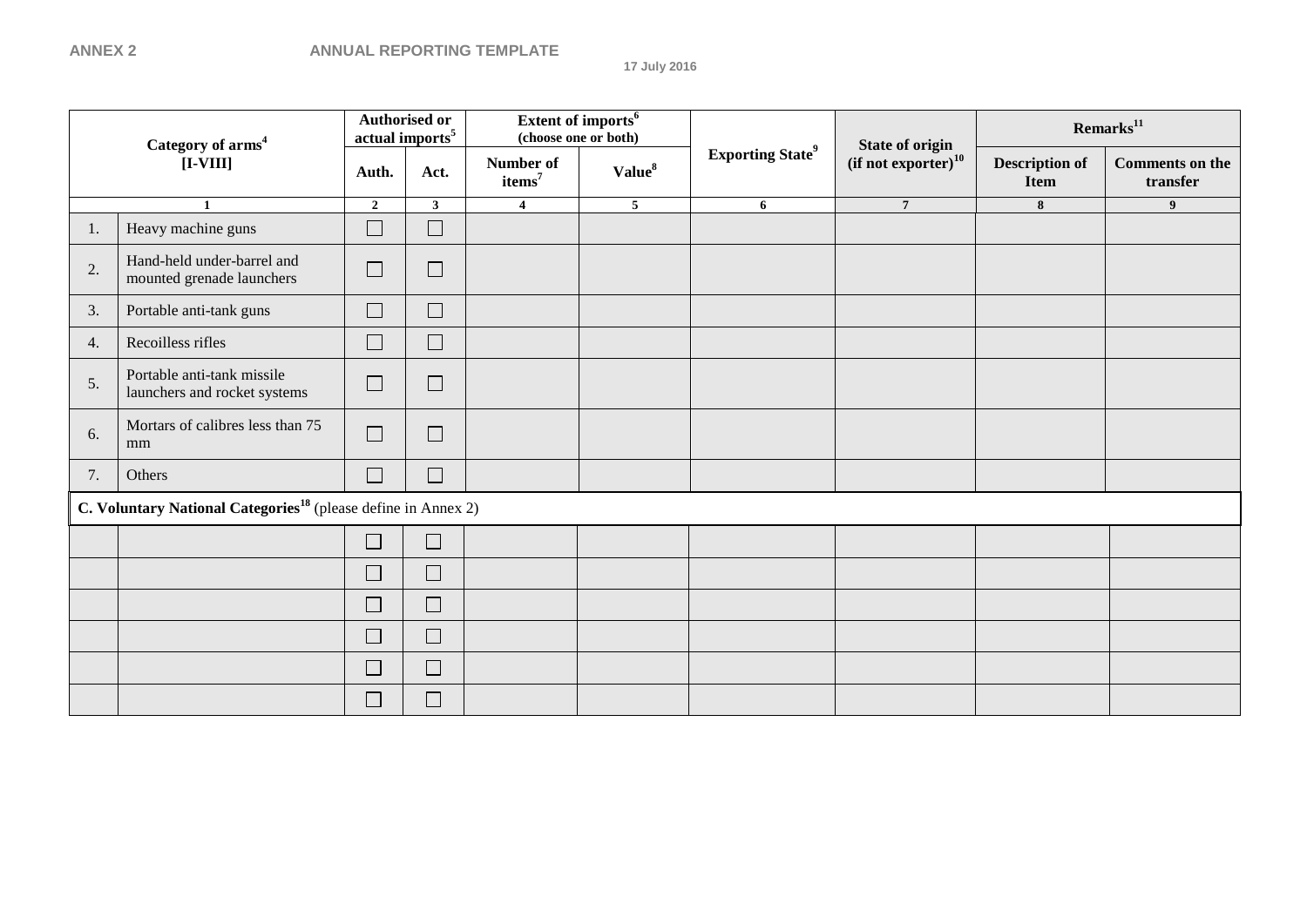# **EXPLANATORY NOTES**

- 1) States Parties that do not have any exports and/or imports to report should file a "nil report" clearly stating that no exports/imports have taken place in any of the categories during the reporting period. Templates for such nil reports are included in Annex 3.
- 2) Date for collected statistics (for instance 30 June or 31 December).
- 3) Based on UN Registry practice. An international arms transfer could mean, in addition to the physical movement of equipment to or from national territory, the transfer of title to- and control over the equipment. Other criteria are also possible. States Parties should here provide a description of the national criteria used to determine, for control purposes, exactly when an arms transfer takes place.
- 4) As outlined in Articles 2 (1) (a)-(h) and 5(3). **For more precise definitions of the categories, see Annex 1.**
- 5) Article 13(3) allows reporting of either authorised or actual exports / imports. The choice can be made at the national level for a report as a whole or category by category. Please indicate by ticking the appropriate box for each category reported whether the value represents authorisations (Auth.) or actual exports (Act.). **It is highly desirable that national choices in this respect, once made, should remain stable over time for reasons of consistency and continuity.** A State Party wishing to report both quantity and value may of course do so, but then needs to submit two tables, one for authorised exports / imports and the other for actual exports / imports.
- 6) The size of exports / imports may be indicated either as quantity or as value. The choice can be made at the national level for each category of arms, but, **once made, should remain stable over time for reasons of consistency and continuity**. A State Party wishing to report both quantity and value may of course do so.
- 7) Standard UN Registry reporting variable. Please indicate unit, if not 'pieces'
- 8) Optional alternative. Please indicate unit (for example national currency)
- 9) In line with UN Registry practice
- 10) In line with UN Registry practice. NB: This is a shaded column, voluntary in terms of the obligations of the ATT
- 11) In line with UN Registry practice. In the first "Remarks" column, States Parties may, if they so wish, describe the item transferred by entering the designation, type, model or any other information considered relevant. The second column may be used to explain or clarify the nature of the transfer - for instance if it is temporary (e.g. for exhibitions or repairs), or if it is industrial in nature (perhaps intended for integration into a larger system). NB: These are shaded columns, voluntary in terms of the obligations of the ATT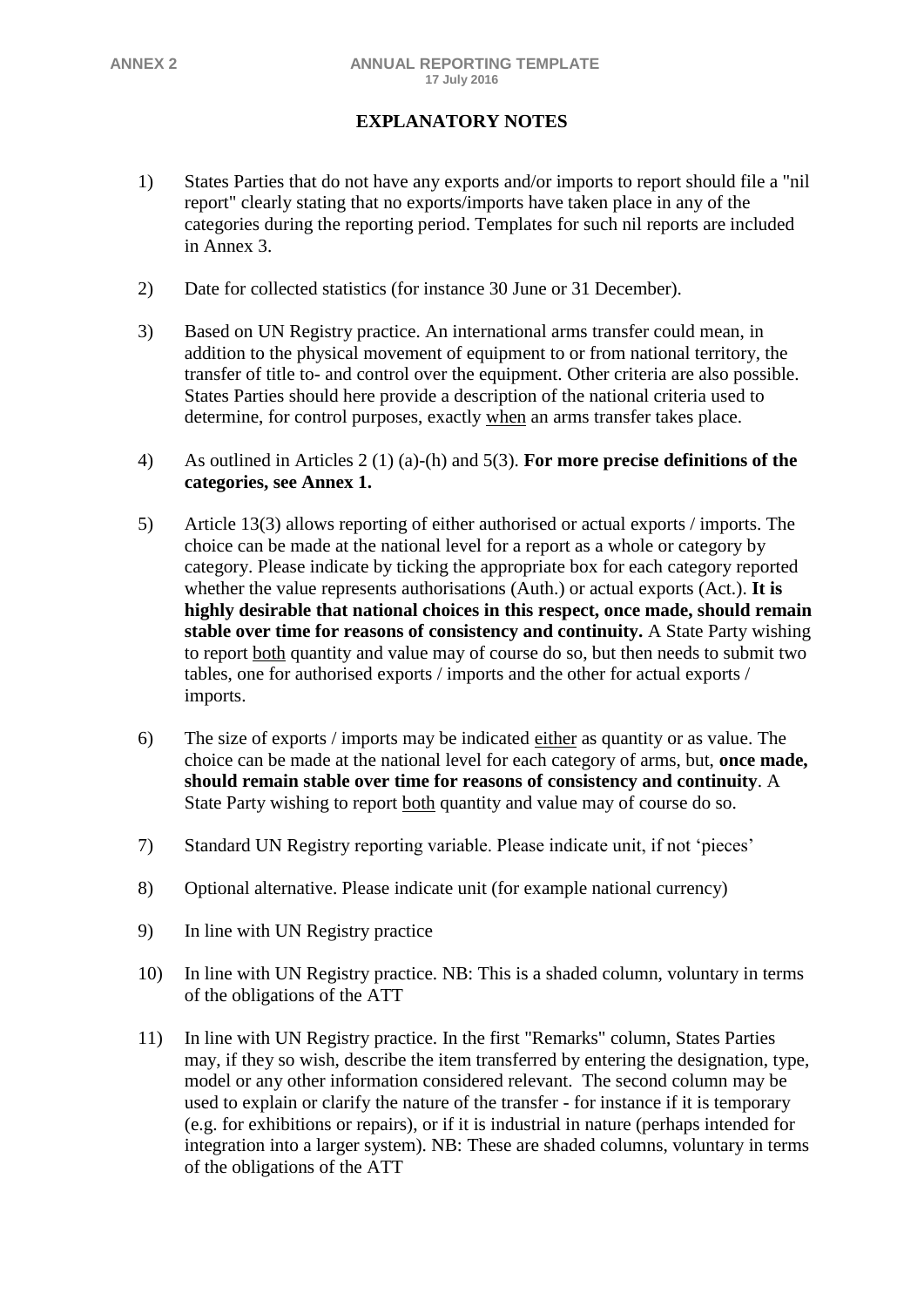- 12) As outlined in Article 2 (1) (a)-(g), See Annex 1 for the UN Registry's more precise definitions of the categories I-VII, including subcategories.
- 13) See Article 5(3)
- 14) As outlined in Article 2 (1) (h), with sub-categories taken from the UN Registry template for voluntary reporting of Small Arms and Light Weapons. This choice has been made provisionally, pending later agreement between States Parties on the desirability of using this or another UN definition of SALW sub-categories (for instance from the UN Firearms Protocol or the International Tracing Instrument - ITI). NB: The SALW sub-categories in this report are shaded, representing voluntary information in terms of the obligations of the ATT
- 15) "national definitions shall not cover less than the descriptions used in relevant United Nations instruments at the time of entry into force of this Treaty" (Article 5(3))
- 16) In line with UN Registry practice, States Parties may choose between reporting small arms by sub-type or as an aggregate.
- 17) In line with UN Registry practice, States Parties may choose between reporting light weapons by sub-type or as an aggregate.
- 18) Article 5(3) encourages States Parties to apply the provisions of the Treaty to the broadest range of conventional weapons. Any such additional categories are voluntary and categories used may vary between States Parties. If provided at all, extra categories should be more precisely defined in Annex 2.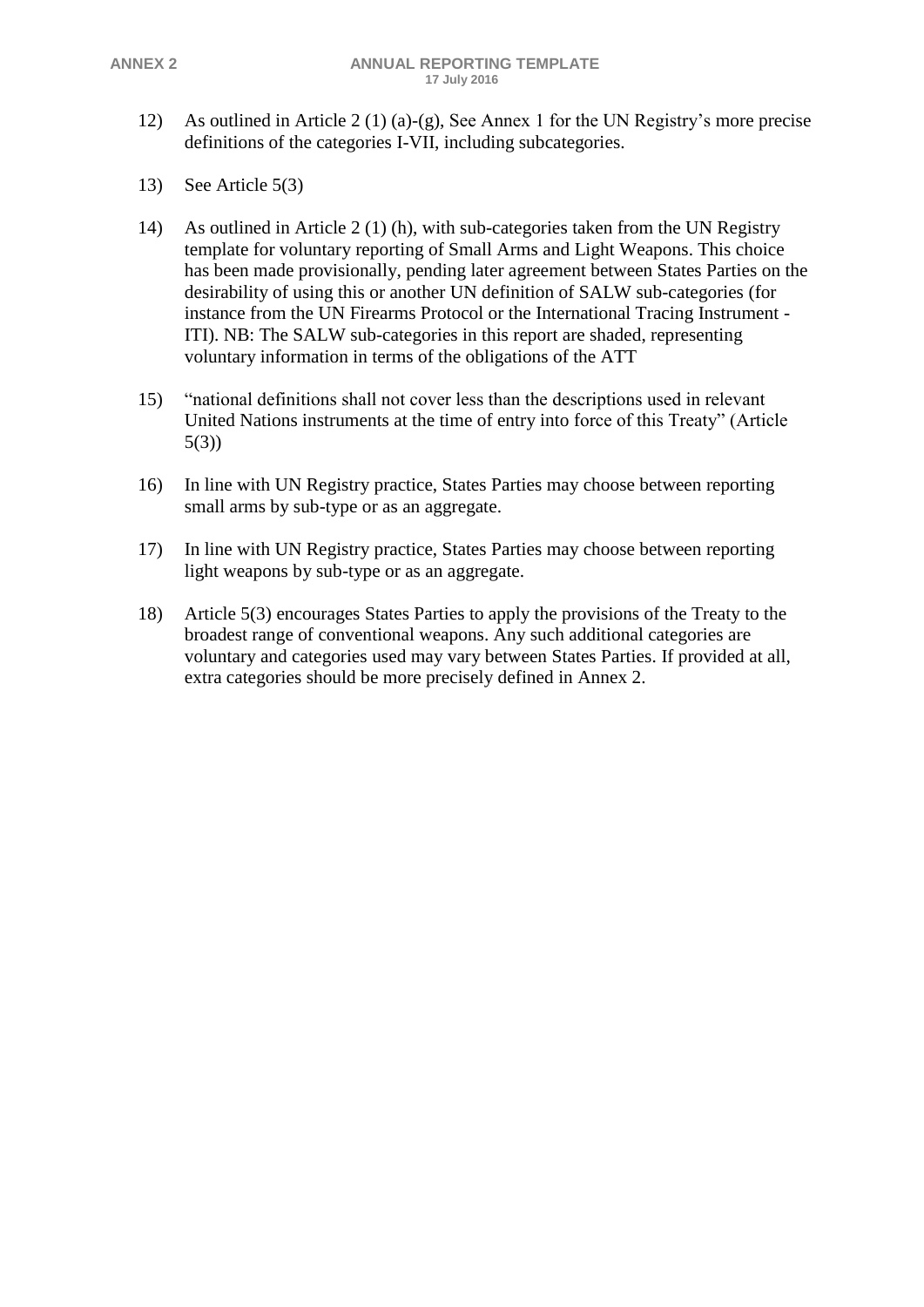# **ANNEX 1**

# **UN Registry Definitions of Categories I-VII<sup>1</sup>**

#### **I. Battle tanks**

Tracked or wheeled self-propelled armoured fighting vehicles with high cross-country mobility and a high-level of self-protection, weighing at least 16.5 metric tons unladen weight, with a high muzzle velocity direct fire main gun of at least 75 millimetres calibre.

#### **II. Armoured combat vehicles**

Tracked, semi-tracked or wheeled self-propelled vehicles, with armoured protection and cross-country capability, either: (a) designed and equipped to transport a squad of four or more infantrymen, or (b) armed with an integral or organic weapon of at least 12.5 millimetres calibre or a missile launcher.

### **III. Large-calibre artillery systems**

Guns, howitzers, artillery pieces, combining the characteristics of a gun or a howitzer, mortars or multiple-launch rocket systems, capable of engaging surface targets by delivering primarily indirect fire, with a calibre of 75 millimetres and above.

#### **IV. Combat aircraft**

- a) Manned fixed-wing or variable-geometry wing aircraft, designed, equipped or modified to engage targets by employing guided missiles, unguided rockets, bombs, guns, cannons or other weapons of destruction, including versions of these aircraft which perform specialized electronic warfare, suppression of air defence or reconnaissance missions;
- b) Unmanned fixed-wing or variable-geometry wing aircraft, designed, equipped or modified to engage targets by employing guided missiles, unguided rockets, bombs, guns, cannons or other weapons of destruction.

The term "combat aircraft" does not include primary trainer aircraft, unless designed, equipped or modified as described above.

### **V. Attack helicopters**

 $\overline{a}$ 

- a) Manned rotary-wing aircraft, designed, equipped or modified to engage targets by employing guided or unguided anti-armour, air-to-surface, air-to-subsurface, or air-toair weapons and equipped with an integrated fire control and aiming system for these weapons, including versions of these aircraft which perform specialized reconnaissance or electronic warfare missions;
- b) Unmanned rotary-wing aircraft, designed, equipped or modified to engage targets by employing guided or unguided anti-armour, air-to-surface, air-to-subsurface, or air-toair weapons and equipped with an integrated fire control and aiming system for these weapons.

 $1$  Excerpted from the 2014 UN Registry reporting template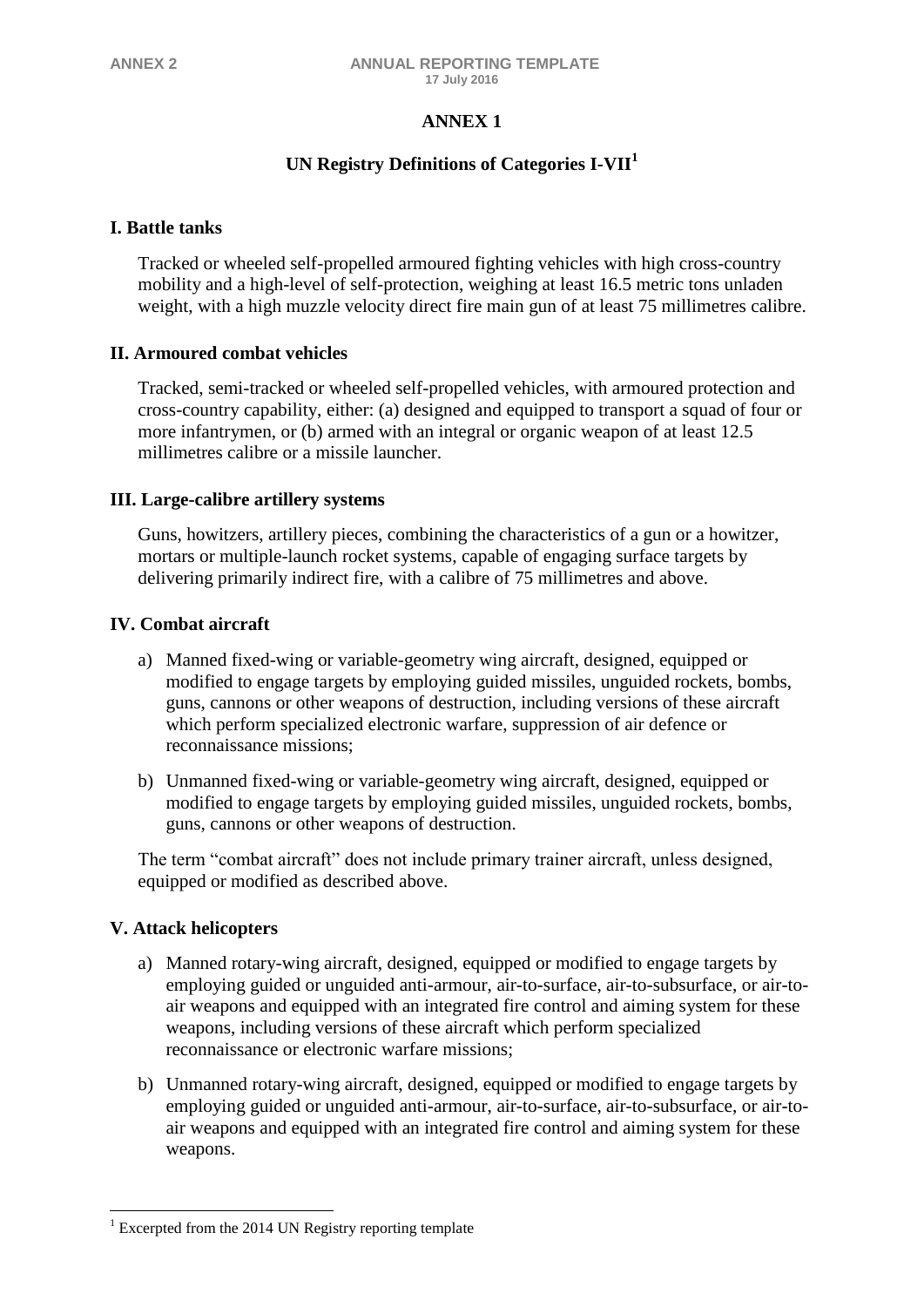# **VI. Warships**

Vessels or submarines armed and equipped for military use with a standard displacement of 500 metric tons or above, and those with a standard displacement of less than 500 metric tons, equipped for launching missiles with a range of at least 25 kilometres or torpedoes with similar range.

## **VII. Missiles and missile launchers<sup>2</sup>**

- a) Guided or unguided rockets, ballistic or cruise missiles capable of delivering a warhead or weapon of destruction to a range of at least 25 kilometres, and means designed or modified specifically for launching such missiles or rockets, if not covered by categories I through VI. For the purpose of the Register, this sub-category includes remotely piloted vehicles with the characteristics for missiles as defined above but does not include ground-to-air missiles.
- b) Man-Portable Air-Defence Systems (MANPADS)<sup>3</sup>.

 $\overline{a}$ **<sup>2</sup>** Multiple-launch rocket systems are covered by the definition of category III.

<sup>&</sup>lt;sup>3</sup> MANPADS should be reported if the MANPAD system is supplied as a complete unit, i.e. the missile and launcher/Grip Stock form an integral unit. In addition, individual launching mechanisms or grip-stocks should also be reported. Individual missiles, not supplied with a launching mechanism or grip stock need not be reported.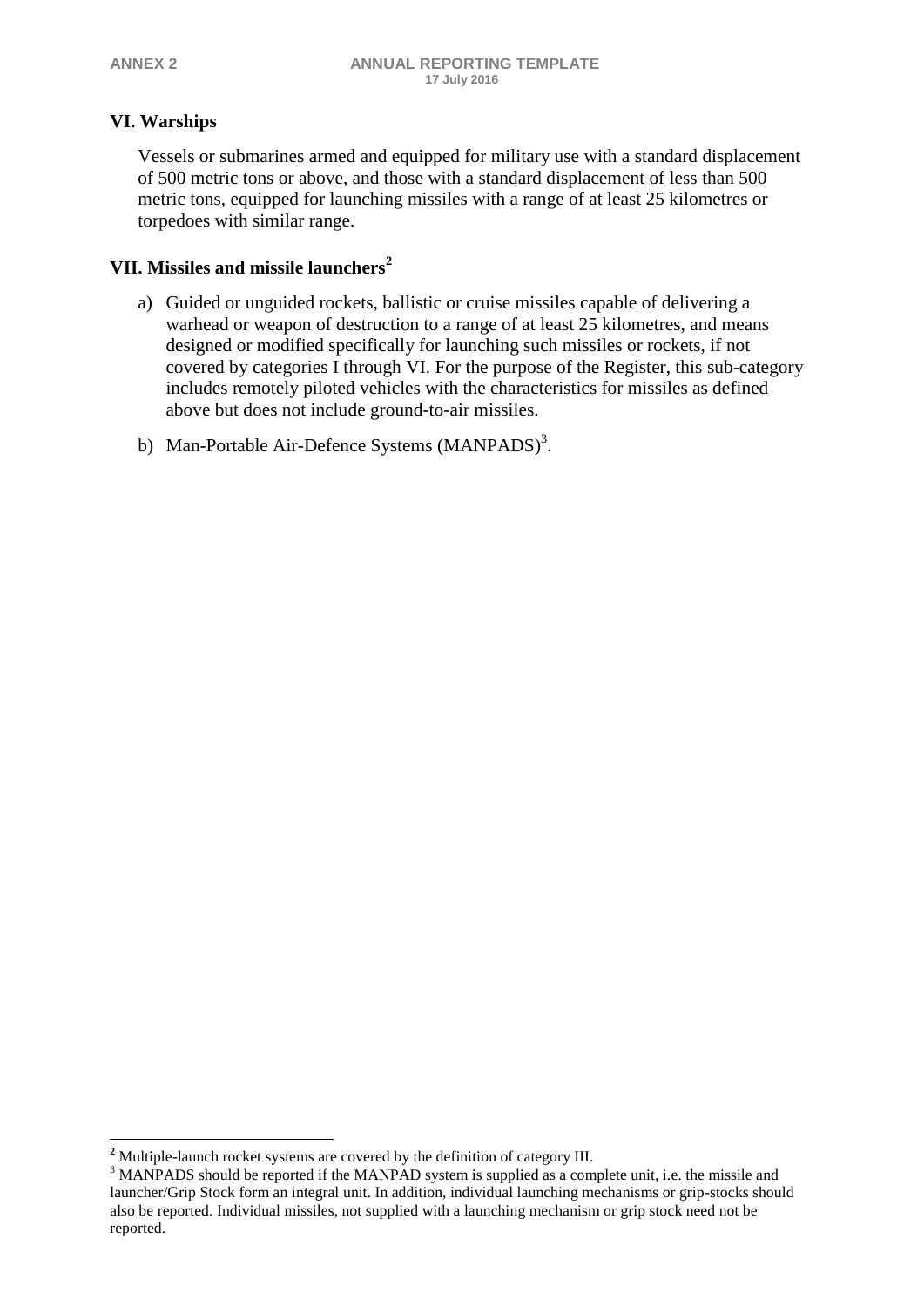## **ANNEX 2**

| Reporting<br>o | -<br>Calendar |  |
|----------------|---------------|--|
| country        | $-$<br>rear:  |  |

## **Specific (diverging or more detailed) national definitions of categories I-VIII**

(or simple reference to initial report, if this information was provided there)

| No    | <b>Description</b> |
|-------|--------------------|
| I.    |                    |
| II.   |                    |
| III.  |                    |
| IV.   |                    |
| V.    |                    |
| VI.   |                    |
| VII.  |                    |
| VIII. |                    |

# **Definitions of voluntary national categories - Section C of table(s)**

(or simple reference to initial report, if this information was provided there)

| No | <b>Description</b> |
|----|--------------------|
|    |                    |
|    |                    |
|    |                    |
|    |                    |
|    |                    |
|    |                    |
|    |                    |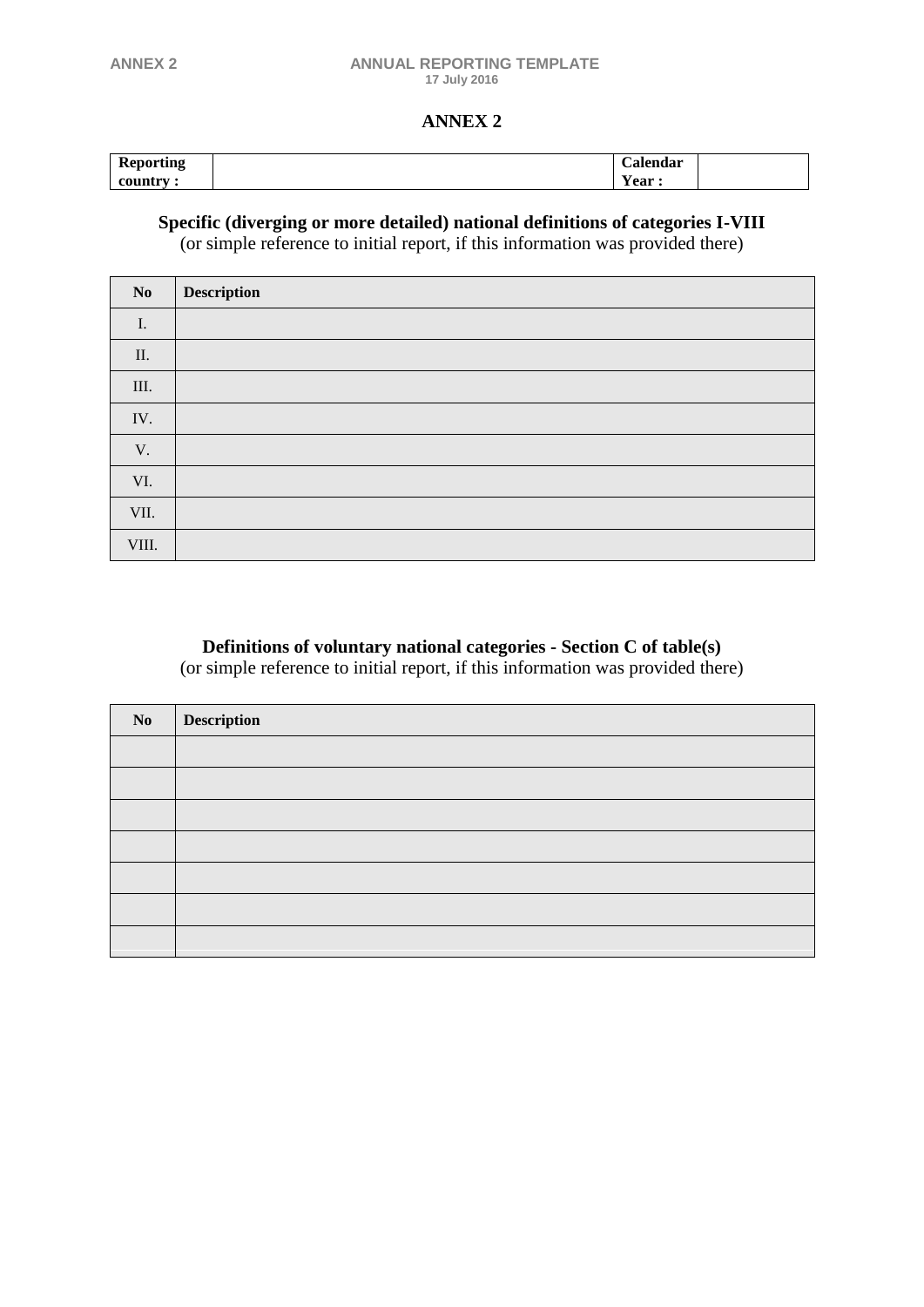# **ANNEX 3 A**

# **NIL REPORT Exports of Conventional Arms<sup>1</sup>**

| <b>Reporting</b> | Calendar      |  |
|------------------|---------------|--|
| country :        | <b>Year :</b> |  |

The Government of \_\_\_\_\_\_\_\_\_\_\_\_\_\_\_\_\_\_\_\_\_\_\_\_\_\_\_\_\_\_\_\_\_\_\_\_\_\_\_\_\_\_,

with reference to Article 13 (3) of the Arms Trade Treaty, hereby submits a 'nil report' for exports from territory under our jurisdiction. This report serves to confirm that

| no actual exports of conventional arms listed in Article 2 (1) of the Arms<br>Trade Treaty have taken place from territory under our jurisdiction during the<br>reporting period indicated above. |
|---------------------------------------------------------------------------------------------------------------------------------------------------------------------------------------------------|
| no export authorizations have been issued for conventional arms listed in<br>Article 2 (1) of the Arms Trade Treaty during the reporting period indicated<br>above.                               |

| This nil report on exports is available only to States Parties |  |
|----------------------------------------------------------------|--|
|                                                                |  |